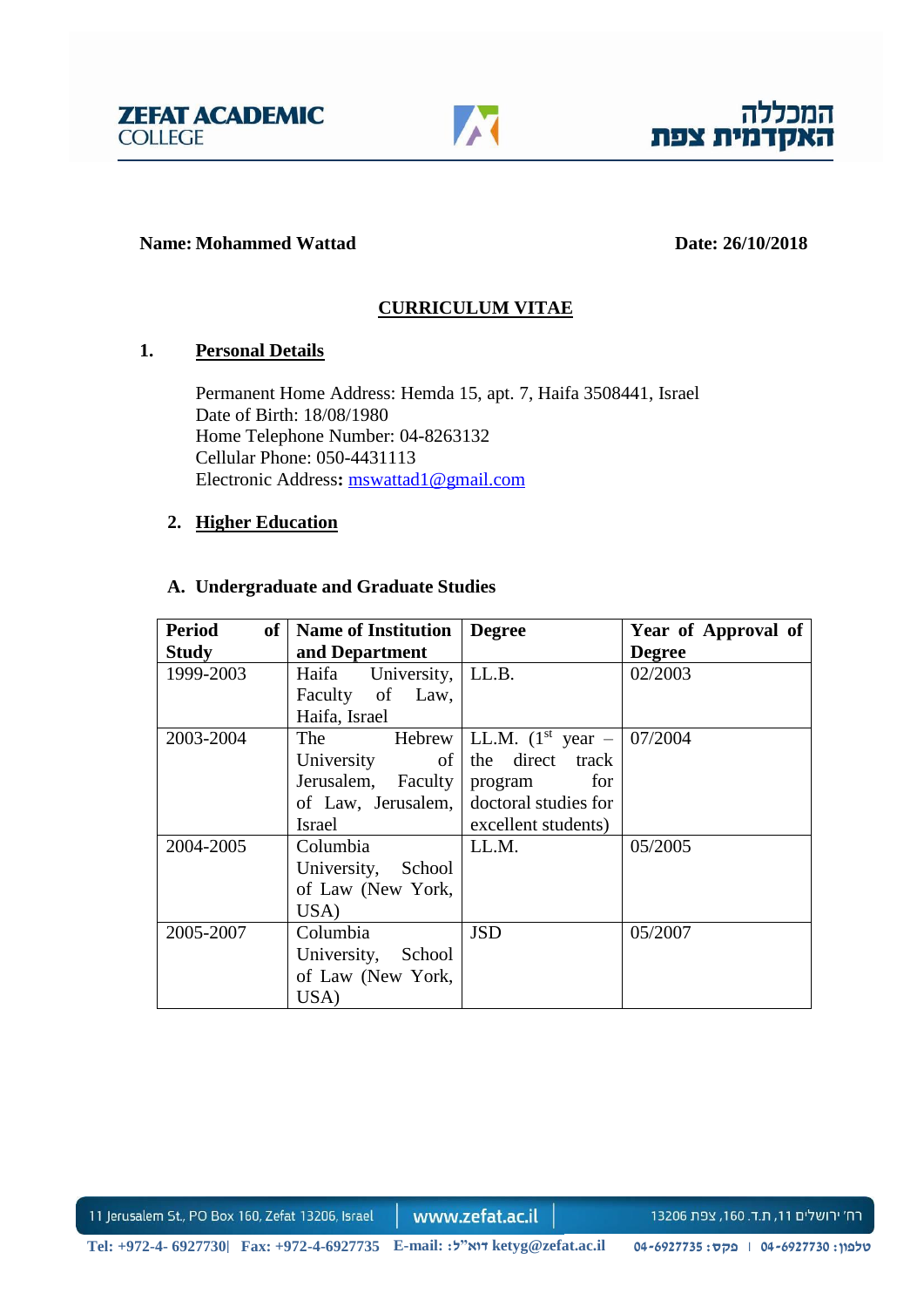#### **B. Post-Doctoral Studies**

| <b>Period</b><br><sub>of</sub> | <b>Name</b><br><sub>of</sub>          | <b>Degree</b>  |               |
|--------------------------------|---------------------------------------|----------------|---------------|
| <b>Study</b>                   | Institution,                          |                | Year          |
|                                | <b>Department</b><br>and              |                | of Completion |
|                                | <b>Host</b>                           |                |               |
| 2006-2007                      | of<br>University                      | Post-Doctorate | 05/2007       |
|                                | Toronto, Faculty of                   | <b>Studies</b> |               |
|                                | (Toronto,<br>Law                      |                |               |
|                                | Canada)                               |                |               |
| 2007-2008                      | Max-Planck Institute   Post-Doctorate |                | 07/2008       |
|                                | Foreign<br>for<br>and                 | <b>Studies</b> |               |
|                                | International                         |                |               |
|                                | Criminal<br>Law                       |                |               |
|                                | (Freiburg, Germany)                   |                |               |

# **3. Academic Ranks and Tenure in Institutes of Higher Education**

| <b>Department</b>              |                                                                                                                                  |  |
|--------------------------------|----------------------------------------------------------------------------------------------------------------------------------|--|
| Zefat Academic College,        | Dean                                                                                                                             |  |
| School of Law, Zefat, Israel   |                                                                                                                                  |  |
| Zefat Academic College,        | Professor-<br>Associate                                                                                                          |  |
| School of Law, Zefat, Israel   | Tenure                                                                                                                           |  |
|                                |                                                                                                                                  |  |
| Tel-Aviv University, Faculty   | Associate<br>Adjunct                                                                                                             |  |
| of Law, Tel-Aviv, Israel       | Professor<br>(Adjunct                                                                                                            |  |
|                                | Senior Lecturer)                                                                                                                 |  |
| Sakhnin<br>College<br>for      | Adjunct<br>Assistant                                                                                                             |  |
| Pedagogical Training,          | Professor<br>(Adjunct                                                                                                            |  |
| Sakhnin, Israel                | Senior Lecturer)                                                                                                                 |  |
| Carmel Academic Center,        | Assistant<br>Adjunct                                                                                                             |  |
| School of Law, Haifa, Israel   | Professor<br>(Adjunct                                                                                                            |  |
| Senior Lecturer)               |                                                                                                                                  |  |
| University of California at    | Visiting Assistant                                                                                                               |  |
| Irvine, School of Law, Irvine, | Professor and Researcher                                                                                                         |  |
| California, USA                |                                                                                                                                  |  |
|                                | Assistant<br>Adjunct                                                                                                             |  |
| Law – The International        | Professor<br>(Adjunct                                                                                                            |  |
| Academy for Judges, Haifa,     | Senior Lecturer)                                                                                                                 |  |
| <b>Israel</b>                  |                                                                                                                                  |  |
| University of California at    | Visiting Associate                                                                                                               |  |
|                                |                                                                                                                                  |  |
| California, USA                |                                                                                                                                  |  |
|                                | Name of Institution and Rank/Position<br>Haifa University, Faculty of<br>Irvine, School of Law, Irvine, Professor and Researcher |  |

11 Jerusalem St., PO Box 160, Zefat 13206, Israel

www.zefat.ac.il

רח׳ ירושלים 11, ת.ד. 160, צפת 13206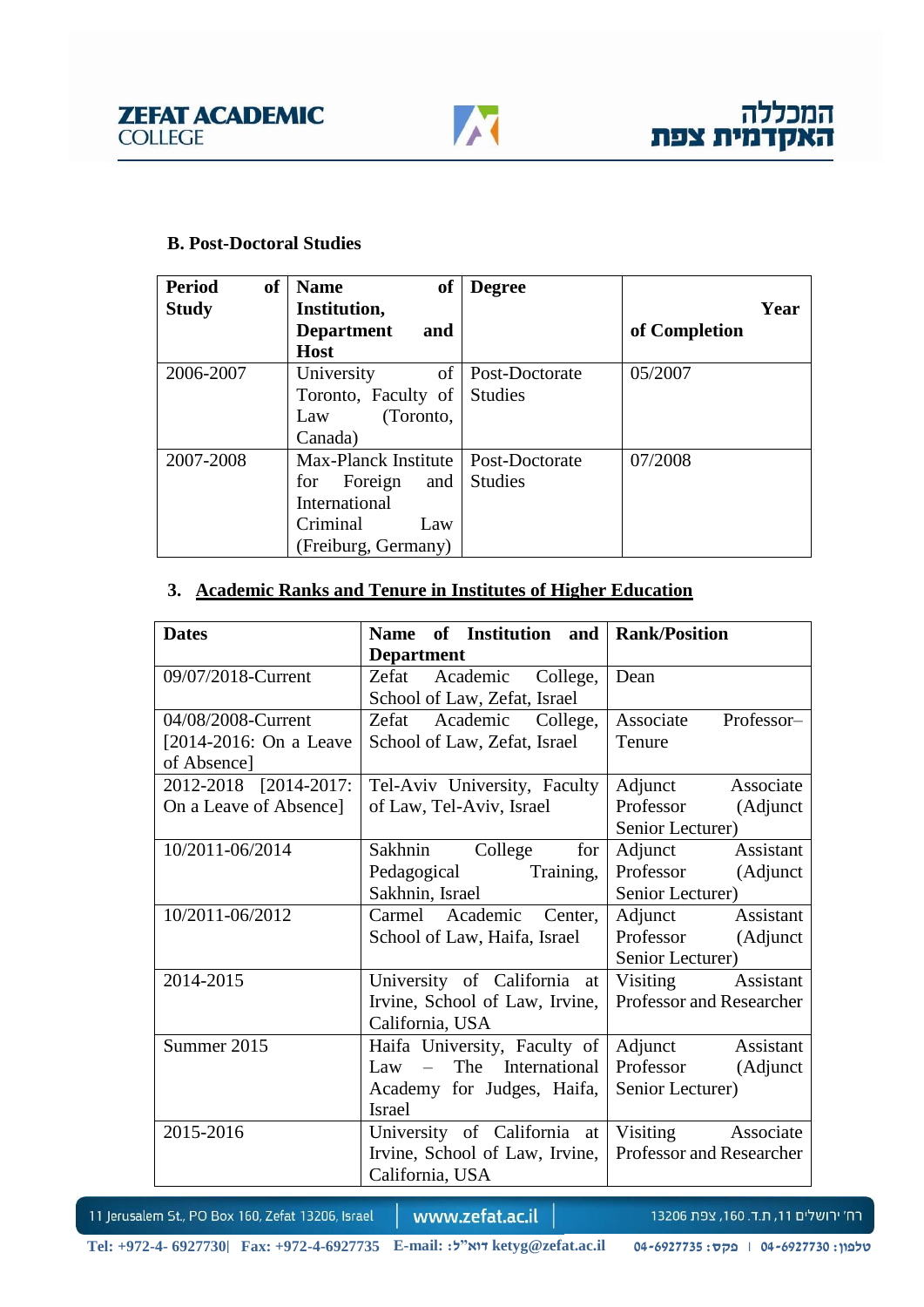## **4. Referee of Doctoral Dissertations**

A. Deeb Abbas, "Corporate Misconduct: Criminal Enforcement, Administrative Enforcement or Perhaps Both"(A Thesis submitted for the degree "Doctor of Philosophy", Faculty of Law, University of Haifa, 2016).

## **5. Offices in Academic Administration**

## **A. Zefat Academic College:**

- (1) School's Committees Chair (2018-Current) School's Council; Admission Committee; and Recruiting Committee.
- (2) School's Committees Membership (2008-2018) Admission Committee; Teaching Committee; Students Committee; Library Committee; Ethics Committee; and the Law School's Council.
- (3) The Appellate Disciplinary Committee for Students Chairman (2018- Current); Judge and Vice Chairman (2013-2018).
- (4) The Disciplinary Committee for Students Vice Chairman (July 2011- September 2012 – Resigned on September  $10<sup>th</sup>$ , 2012); Judge (August 2008-June 2011).
- (5) Prosecutor the Disciplinary Committee for Faculty (June 2017-September 2019).
- (6) Co-Manager Zefat's UNESCO Unit on Bioethics, "Zefat Bioethics Center: Law, Morality and Health Sciences" (2017-2018).
- (7) Member the Steering Committee of the College's "Israeli Hope in the Academic" Project (2017-2019).
- (8) Member at the Sub-Committee for Teaching Development (2018-2019).
- **B. Haifa University – The International Center for Health, Law and Ethics** (2009-2015, 2018-Current) Member, the Board of Management. Head, Department of Bioethics in International Law.
- **C. Sakhnin College for Pedagogical Training:** Member the Disciplinary Committee for Faculty (June  $30<sup>th</sup>$ , 2014-August 1<sup>st</sup>, 2016).

### **6. Scholarly Positions and Activities outside the Institution**

### **A. Membership in Association**:

- A. Young Penalist and Member of the International Association of Penal Law (2007, 2008).
- B. Member of the Law & Society Association (2007-2009).
- C. Member of the Israeli Bar, since 2006 (was authorized as legal instructor for law clerks on February  $21<sup>st</sup>$ , 2013).

11 Jerusalem St., PO Box 160, Zefat 13206, Israel www.zefat.ac.il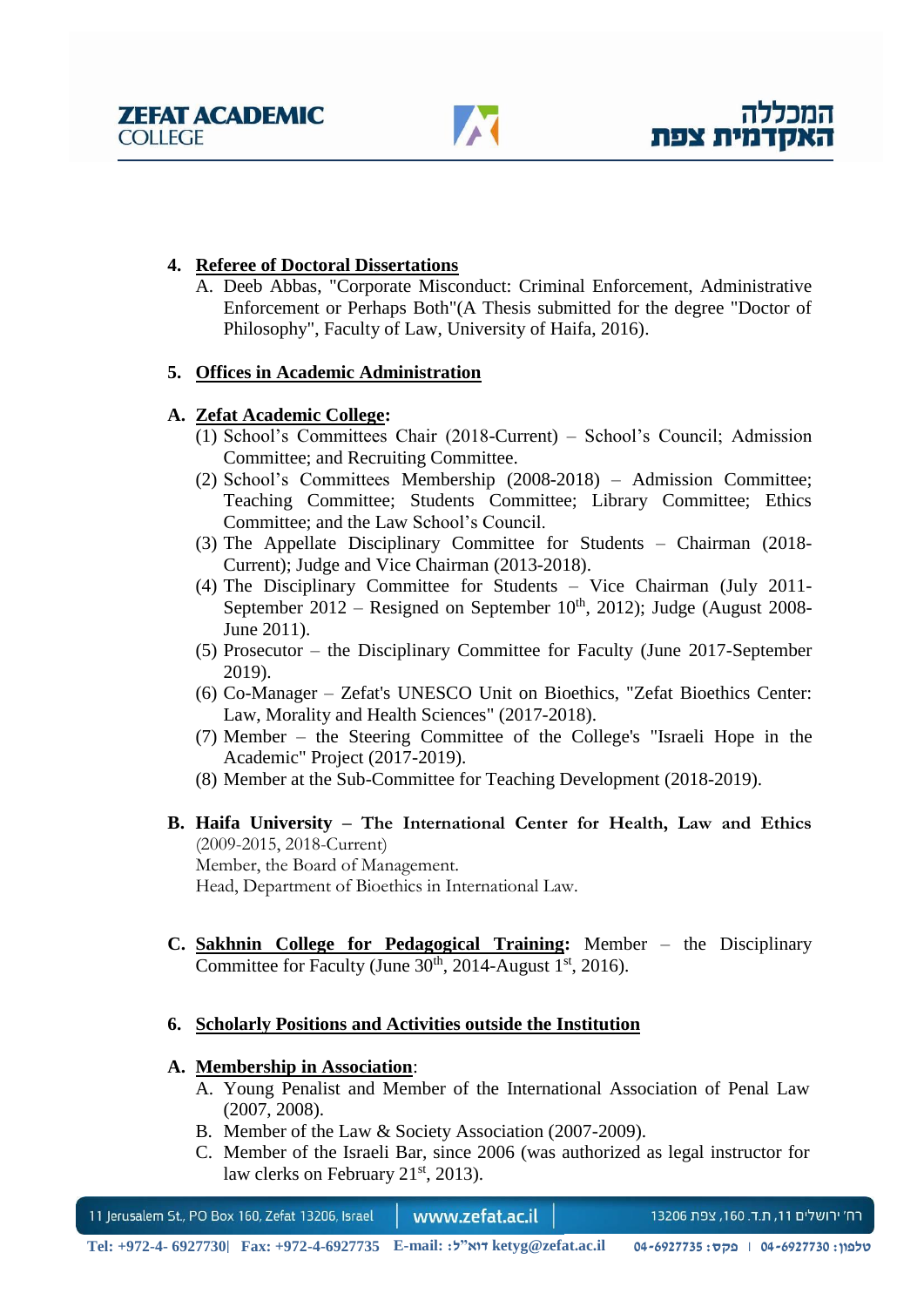- D. Member of the Board of Management of the International Center for Health, Law and Ethics (2009- 2015, 2018-Current)
- E. Member, World Association for Medical Law (WAML) (2009-2015).
- F. Member, World Association of Medical Editors (WAME) (2010-2015).
- G. Member, the Israeli Association of Public Law, since 2010.
- H. Member of the Board, the Association for Israel Studies (2015-2019).
- I. Member of the Israeli Association for Legislation (Since February 2018).

## **B. Membership Academic Journals and Law Reviews:**

## **(1) Present:**

- (a) Member, Editorial Board, Bioethics Newsletter (published by the Zefat Forum on Bioethics) (Hebrew) (since 2013).
- (b) Member, Editorial Board, Asian Social Science (Published by the Canadian Center of Science and Education) (since 2013).
- (c) Member, Editorial Board, Utrecht Journal of International and European Law (published by Utrecht University, the Netherlands) (English) (since 2014).
- (d) Member, Editorial Board, Justice Quarterly (published by Routledge in Partnership with the Academy of Criminal Justice Sciences) (English) (since 2014).
- (e) Member, Editorial Board, *Israel Studies* Journal (English) (since 2015).

## **(2) Past:**

- (a) Editor-in-Chief, the International Journal 'Medicine and Law', the International Center for Health, Law and Ethics, Haifa University (English) (2010-2015).
- (b) Senior Editor, Journal of Law & Equality, Toronto University Faculty of Law (English) (2006-2007).
- (c) Perspective Editorial Board Member (Governor), the International Journal 'Medicine and Law', the International Center for Health, Law and Ethics, Haifa University (English) (September-November 2008).
- (d) Editor, the International Journal 'Medicine and Law', the International Center for Health, Law and Ethics, Haifa University (English) (November 2008-August 2010).
- (e) Guest Editor, 2(4) the Newsletter of the World Association for Medical Law (English) (December 2010).
- (f) Member, Editorial Board, the Law of Ukraine Journal (English) (since 2011).
- (g) Member, Editorial Board, Beijing Law Review: China University of Political Science and Law, Beijing, China (English) (since 2011).
- (h) Member, Editorial Board, Philosophy Study Journal, David Publishing Company (English) (since 2011).
- (i) Member, Editorial Board, Politics and Law Journal (English) (since 2011).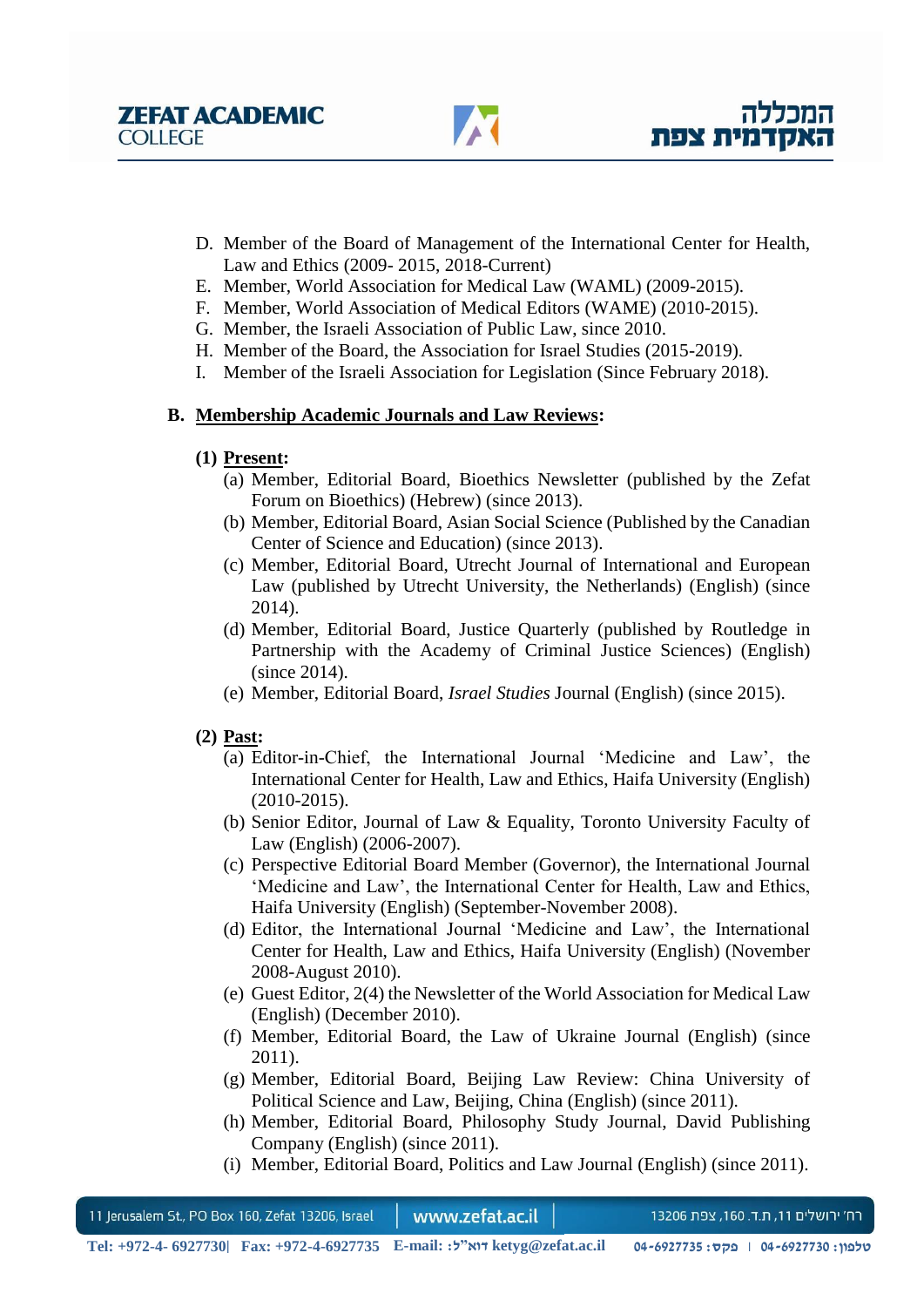## **7. Participation in Scholarly Conferences**

### **A. Israeli Conferences**

| <b>Date</b> | of <sub>1</sub><br><b>Name</b>                                                                                                                    | of<br><b>Place</b>                                    | <b>Subject</b><br>of <sub>1</sub>                                                   | Role     |
|-------------|---------------------------------------------------------------------------------------------------------------------------------------------------|-------------------------------------------------------|-------------------------------------------------------------------------------------|----------|
|             | <b>Conference</b>                                                                                                                                 | <b>Conference</b>                                     | <b>Lecture/Discussion</b>                                                           |          |
| 05/2009     | UNESCO Chair<br>Bioethics,<br>in<br>International<br>Conference<br><sub>on</sub><br><b>Bioethics</b><br>Committees<br>in<br>Hospitals             | Zefat Academic<br>College,<br>Zefat,<br><b>Israel</b> | The Israeli Dying<br>Patient Act of 2005                                            | Lecturer |
| 05/2010     | Chair<br><b>UNESCO</b><br>Bioethics,<br>in<br>International<br>Conference<br>on<br><b>Bioethics</b><br>Education:<br>Contents,<br>Methods, Trends | Zefat Academic<br>College,<br>Zefat,<br><b>Israel</b> | What is it that we are<br>Teaching: Ethics<br>of<br>Morals or Morals of<br>Ethics?  | Lecturer |
| 05/2010     | Violence against<br>Israeli<br>the<br>Judiciary                                                                                                   | Zefat Academic<br>College, Zefat,<br><b>Israel</b>    | Judges and Judging: A<br>Magnificent History of<br>Middle Eastern<br>a a<br>Country | Lecturer |
| 03/2011     | Zefat's<br>Conference<br>on<br>Multiculturalism<br>- From Conflict to<br>Dialog, Zefat                                                            | Zefat Academic<br>College, Zefat,<br><b>Israel</b>    | The Limited Freedom<br>of Expression<br>for<br>Public Figures                       | Lecturer |
| 03/2011     | 50 Years for the<br>Eichmann Trial -<br>The Event and its<br>Implications: The<br>Legal Jurisdiction                                              | Tel-Aviv<br>University, Tel-<br>Aviv, Israel          | Eichmann Trial<br>The<br>from<br>Future<br>a<br>Perspective                         | Lecturer |
| 09/2012     | 8 <sup>th</sup><br>The<br>International<br>Conference<br>on                                                                                       | Zefat Academic<br>College,<br>Tiberius, Israel        | Stem Cell Researches:<br>Where Are the Limits,<br>If Any?                           | Lecturer |

11 Jerusalem St., PO Box 160, Zefat 13206, Israel

www.zefat.ac.il

רח׳ ירושלים 11, ת.ד. 160, צפת 13206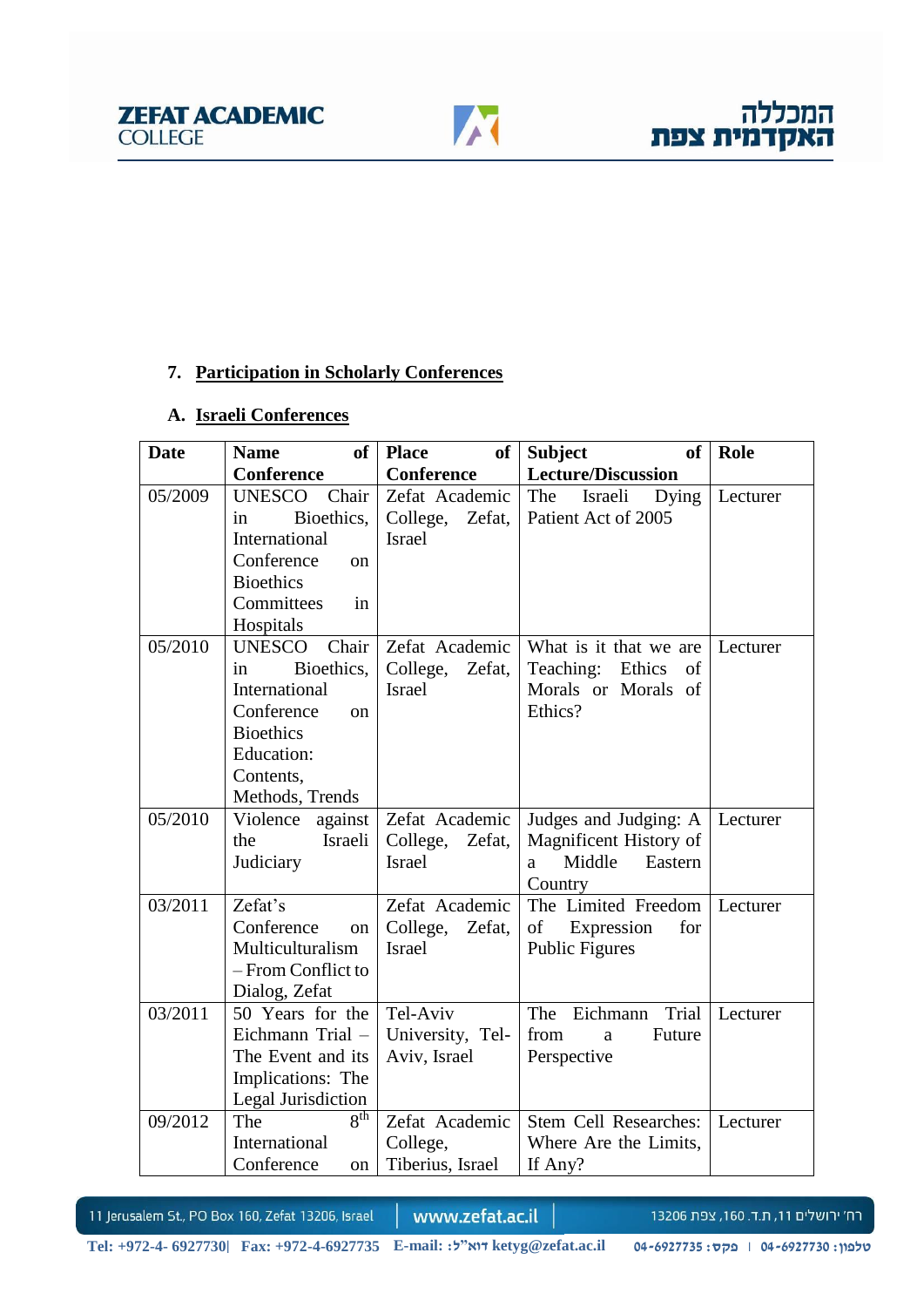



|                    | Bioethics:<br>Education:<br>Content,<br>Methods, Trends                                                                                                                                                                             |                                                                                                                            |                                                                                                                                                                        |                             |
|--------------------|-------------------------------------------------------------------------------------------------------------------------------------------------------------------------------------------------------------------------------------|----------------------------------------------------------------------------------------------------------------------------|------------------------------------------------------------------------------------------------------------------------------------------------------------------------|-----------------------------|
| 12/2012            | The<br>Annual<br>Conference<br>for<br>Public Law, he<br>Israeli<br>Association<br>of<br><b>Public Law</b>                                                                                                                           | the Dead<br>Sea,<br><b>Israel</b>                                                                                          | Contemporary Issues<br>in Israeli Public Law",<br>"Migration<br>and<br>Immigration to Israel,<br>Family<br>Unifications<br>and Foreign Employers<br>and Refuges        | Lecturer<br>and<br>Chairman |
| 09/2013            | The $15th$ Annual<br>Conference of the<br>AIPCE: Freedom<br>of Expression vs.<br>Due Process of<br>the Law                                                                                                                          | Israel's<br>Press<br>Council,<br>Tel-<br>Aviv, Israel                                                                      | Sub Judice                                                                                                                                                             | Lecturer                    |
| 05/2014            | Annual<br>The<br>Conference of the<br>Israeli<br>Association<br>for<br>Political Science:<br>Political Culture<br>and Democracy $-$<br><b>Israel</b><br>and<br>Comparative<br>Studies:<br>Law,<br>National Security<br>and Politics | <b>Ben-Gurion</b><br>University of the<br>Negev,<br>Beersheba,<br><b>Israel</b>                                            | Resurrecting the Six<br>Days of War and the<br>International Right to<br>Self-Defense:<br>The<br>Case for Israel against<br>Iran                                       | Lecturer                    |
| $04 - 05/$<br>2014 | The Joint Israeli-<br>Canadian<br>Research<br>Workshop:<br>Nationalism(s) as<br>Historical<br>a<br>Factor<br>the<br>in<br>Political Life of<br>Canada and Israel                                                                    | Halbert<br>Center  <br>Canadian<br>for<br>Studies.<br>the<br>Hebrew<br>University<br>of<br>Jerusalem,<br>Jerusalem, Israel | Two<br>Dancing<br>on<br>Stages: The Place and<br>Role of the Israeli Arab<br>Minority in the Israel -<br>Palestinian<br>Conflict:<br>Towards the Two State<br>Solution | Lecturer                    |
| 05/2016            | Conference on 20<br>Years for Bank<br>Ha-Mizrachi case                                                                                                                                                                              | Haifa<br>University,<br>School of Law,<br>Haifa, Israel                                                                    | 20 Years for <i>Bank Ha-</i><br>Mizrachi<br>case:<br>The<br>Israeli<br>Ripeness<br>Doctrine $- A$ Threat to<br>the Supremacy Clause                                    | Lecturer                    |

www.zefat.ac.il

רח׳ ירושלים 11, ת.ד. 160, צפת 13206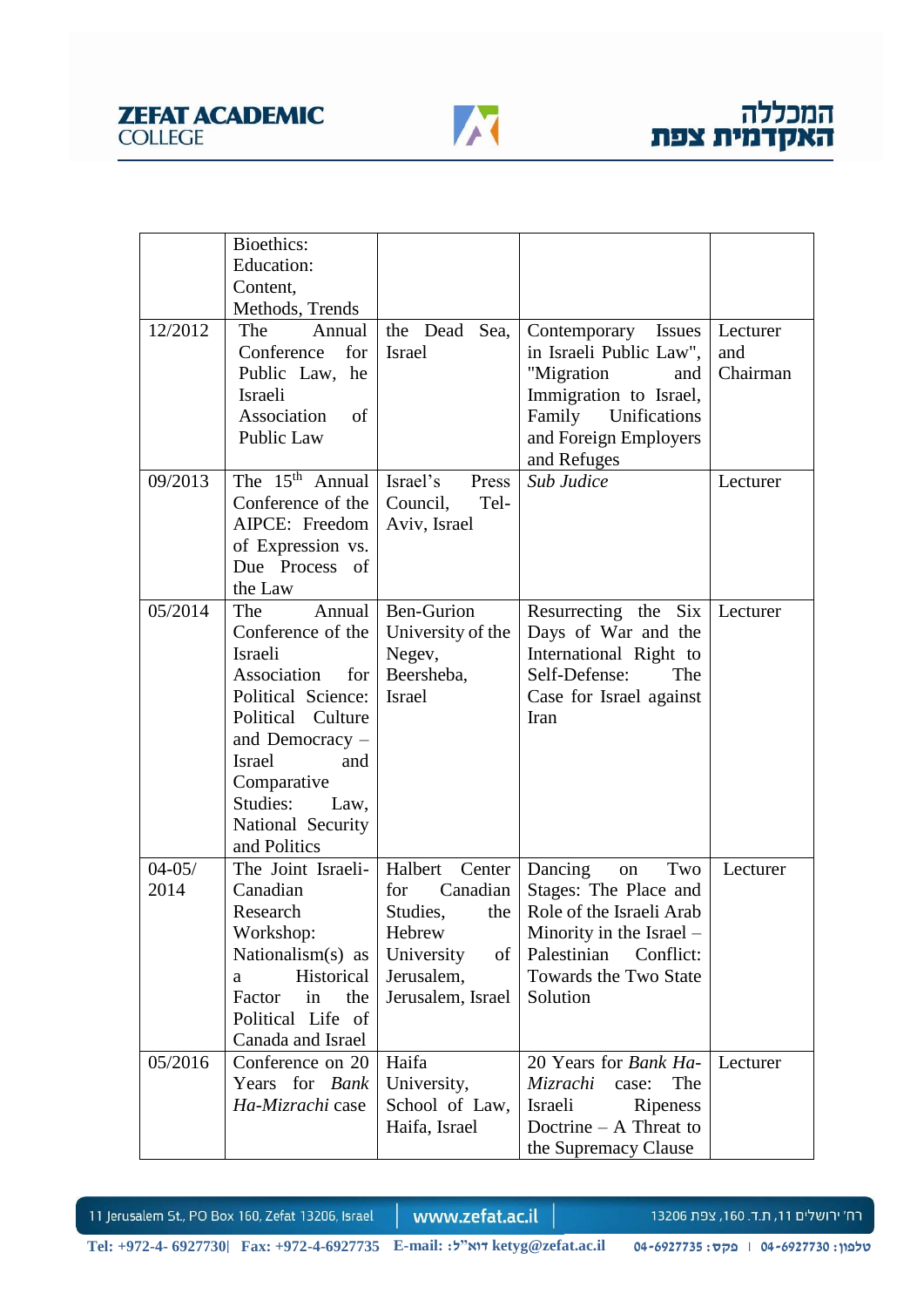

| 11/2016    | Panel Discussion                 | Zefat Academic         | The Judiciary in an Era      | Lecturer |
|------------|----------------------------------|------------------------|------------------------------|----------|
|            | with MK Ayelet                   | College, School        | of Social, Political, and    |          |
|            | Shaked                           | of Law, Zefat,         | <b>Economic Changes</b>      |          |
|            |                                  | <b>Israel</b>          |                              |          |
| 12/2016    | The<br>Annual                    | Zikhron                | The Israeli Democracy:       | Lecturer |
|            | Conference<br>for                | Ya'akov, Israel        | Directions and Trends"       |          |
|            | Public Law,<br>the               |                        | What is New in               |          |
|            | Israeli                          |                        | Public<br>Law?               |          |
|            | Association<br>of                |                        | Constitutional               |          |
|            | Public Law                       |                        | Contemplations               |          |
|            |                                  |                        | Regarding the Law on         |          |
|            |                                  |                        | 'Force Feeding'              |          |
| $11/2016-$ | Workshop<br>and                  | The<br>Israel          | Nation, Religion, and        | Debater  |
| 07/2017    | Symposium                        | for<br>Institute       | <b>State</b>                 |          |
|            |                                  | Democracy,             |                              |          |
|            |                                  | Jerusalem, Israel      |                              |          |
| 02/2017    | The<br>Annual                    | Netanya                | Is the Court's Duty to       | Lecturer |
|            | Conference of the                | Academic               | Protect the Rights of        |          |
|            | Israel Law<br>and                | College, School        | Both the Majority and        |          |
|            | Society                          | Law,<br>οf             | the Minority?                |          |
|            | Association                      | Netanya, Israel        |                              |          |
| 03/2017    | $3^{\text{rd}}$<br>The<br>Annual | Bar-Ilan               | Constitution for Israel?     | Lecturer |
|            | Conference of the                | University,            | -"The Israeli Ripeness       |          |
|            | International                    | Faculty of Law,        | Doctrine $- A$ Threat to     |          |
|            | Society of Public                | Ramat-Gan,             | the Supremacy Clause         |          |
|            | Law                              | <b>Israel</b>          |                              |          |
| 06/2017    | Conference<br><sub>on</sub>      | Bar-Ilan               | Against<br>Academic          | Lecturer |
|            | How to Confront                  | University,<br>the     | Boycott:<br>Legal-<br>A      |          |
|            | Academic                         | for<br>Center          | Philosophical                |          |
|            | Boycott?                         | International          | Perspective                  |          |
|            |                                  | Communication,         |                              |          |
|            |                                  | Ramat-Gan,             |                              |          |
|            |                                  | Israel                 |                              |          |
| 10/2017-   | Workshop<br>and                  | The<br>Israel          | Israel as a National         | Debater  |
| 06/2018    | Symposium                        | for<br>Institute       | <b>State</b>                 |          |
|            |                                  | Democracy,             |                              |          |
|            |                                  | Jerusalem, Israel      |                              |          |
| 10/2017-   | Workshop<br>and                  | The<br>Israel          | <b>Equality in Elections</b> | Debater  |
| 05/2018    | Symposium                        | for<br>Institute       |                              |          |
|            |                                  | Democracy,             |                              |          |
|            |                                  | Jerusalem, Israel      |                              |          |
| 03/2018    | The<br>Annual                    | <b>Israel</b><br>Press | Freedom<br>of<br>Press,      | Lecturer |
|            | Conference<br>of                 | Council                | Crony Capitalism, and        |          |
|            |                                  |                        | Ethics of Journalism         |          |

www.zefat.ac.il

רח׳ ירושלים 11, ת.ד. 160, צפת 13206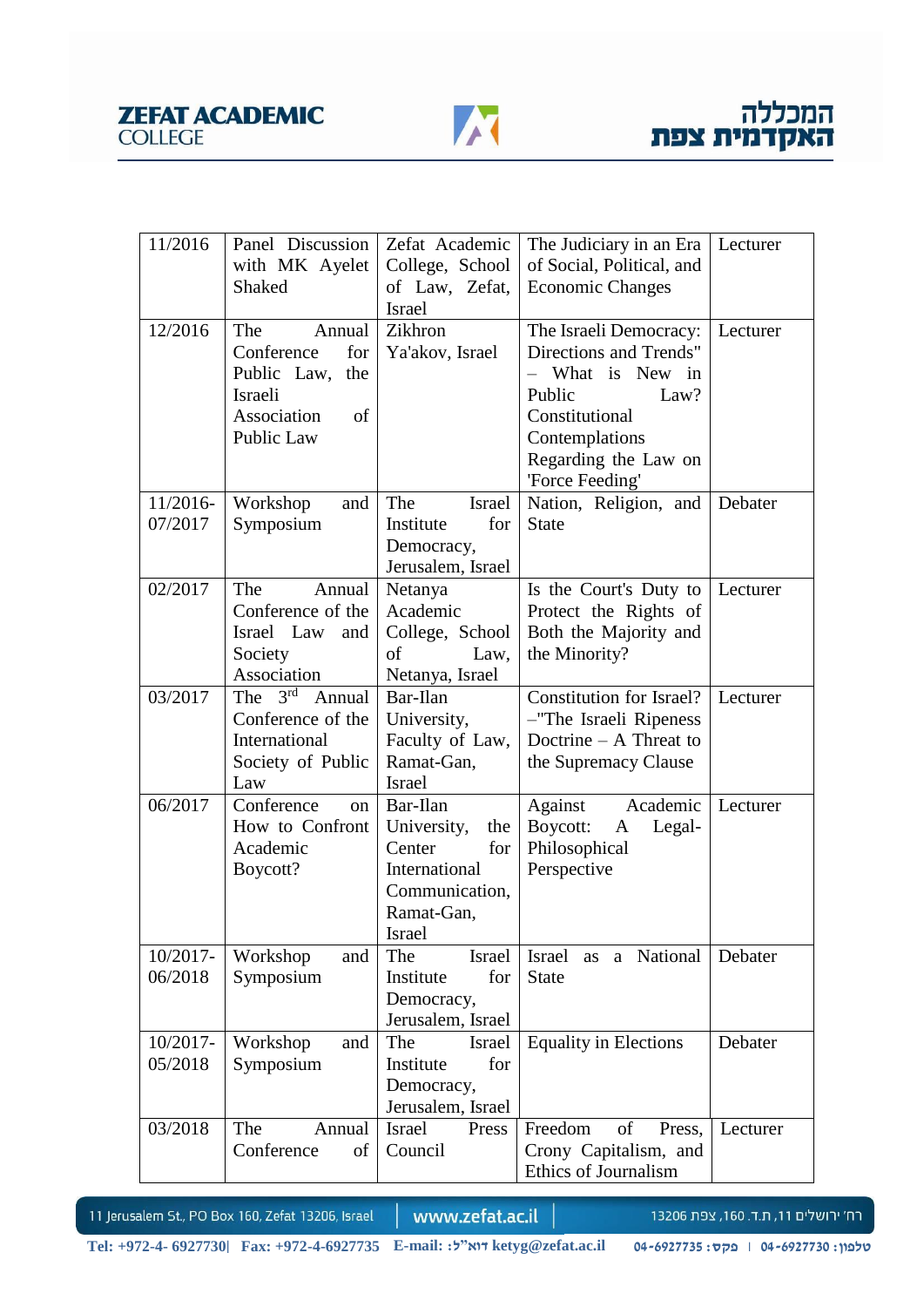

|         | Israel<br>Press            |                  |                               |         |
|---------|----------------------------|------------------|-------------------------------|---------|
|         | Council                    |                  |                               |         |
| 03/2018 | The 4 <sup>th</sup> Annual | IDC Herzliya,    | Threshold Causes and Lecturer |         |
|         | Conference of the          | School of Law,   | Proportionality – The         |         |
|         | International              | Herzliya, Israel | Ripeness<br>Israeli           |         |
|         | Society of Public          |                  | Doctrine $- A$ Threat to      |         |
|         | Law                        |                  | the Supremacy Clause          |         |
| 05/2018 | Symposium                  | The<br>Israel    | Internal Guidelines for       | Debater |
|         |                            | Institute<br>for | Legal Counseling and          |         |
|         |                            | Democracy,       | Legislation                   |         |
|         |                            | Jerusalem,       |                               |         |
|         |                            | <b>Israel</b>    |                               |         |

# **B. International Conferences**

| <b>Date</b> | of <sub>1</sub><br><b>Name</b>                                                                                  | of<br><b>Place</b>                | <b>Subject</b><br>of           | Role     |
|-------------|-----------------------------------------------------------------------------------------------------------------|-----------------------------------|--------------------------------|----------|
|             | <b>Conference</b>                                                                                               | <b>Conference</b>                 | <b>Lecture/Discussion</b>      |          |
| 04/2006     | The $2^{nd}$ Annual                                                                                             | Chapman                           | Resurrecting                   | Lecturer |
|             | $% \left( \left( \mathcal{A},\mathcal{A}\right) \right) =\left( \mathcal{A},\mathcal{A}\right)$ of<br>Symposium | University,                       | "Romantics at War":            |          |
|             | the Center<br>for                                                                                               | School of Law,                    | International<br>Self-         |          |
|             | Global Trade &                                                                                                  | Orange,                           | Defense in the Shadow          |          |
|             | Development:                                                                                                    | California, USA                   | of the Law of War $-$          |          |
|             | Are We at War?                                                                                                  |                                   | Where<br>the<br>are            |          |
|             | Global Conflict                                                                                                 |                                   | Borders?                       |          |
|             | &<br>Insecurity,                                                                                                |                                   |                                |          |
|             | Post-9/11                                                                                                       |                                   |                                |          |
| 10/2006     | The $2^{nd}$ Jewish                                                                                             | University<br>of 1                | Is Terrorism a Crime           | Lecturer |
|             | <b>Studies</b>                                                                                                  | Toronto, Toronto,                 | Aggravating<br><b>or</b><br>an |          |
|             | $% \left( \left( \mathcal{A},\mathcal{A}\right) \right) =\left( \mathcal{A},\mathcal{A}\right)$ of<br>Symposium | Canada                            | Factor in Sentencing?          |          |
|             | the University of                                                                                               |                                   |                                |          |
|             | Toronto                                                                                                         |                                   |                                |          |
| 01/2007     | Indigenous Law                                                                                                  | University                        | of   Israeli-Arabs: Between    | Lecturer |
|             | Journal                                                                                                         | Toronto, Faculty                  | the Nation and the             |          |
|             | Conference<br>$\equiv$                                                                                          | of Law, Toronto,                  | <b>State</b>                   |          |
|             | Indigenous Law                                                                                                  | Canada                            |                                |          |
|             | and<br>Legal                                                                                                    |                                   |                                |          |
|             | Systems:                                                                                                        |                                   |                                |          |
|             | Recognition and                                                                                                 |                                   |                                |          |
|             | Revitalization                                                                                                  |                                   |                                |          |
| 05/2007     | Post-Conflict                                                                                                   | $6^{\overline{\text{th}}}$<br>The | Post-Conflict Justice:         | Lecturer |
|             | Justice:<br>Policy                                                                                              | International                     | Policy Options<br>and          |          |
|             | Options<br>and                                                                                                  | Institute<br>for                  | Modalities                     |          |
|             | Modalities                                                                                                      | International                     |                                |          |
|             |                                                                                                                 | Criminal<br>Law                   |                                |          |

11 Jerusalem St., PO Box 160, Zefat 13206, Israel

www.zefat.ac.il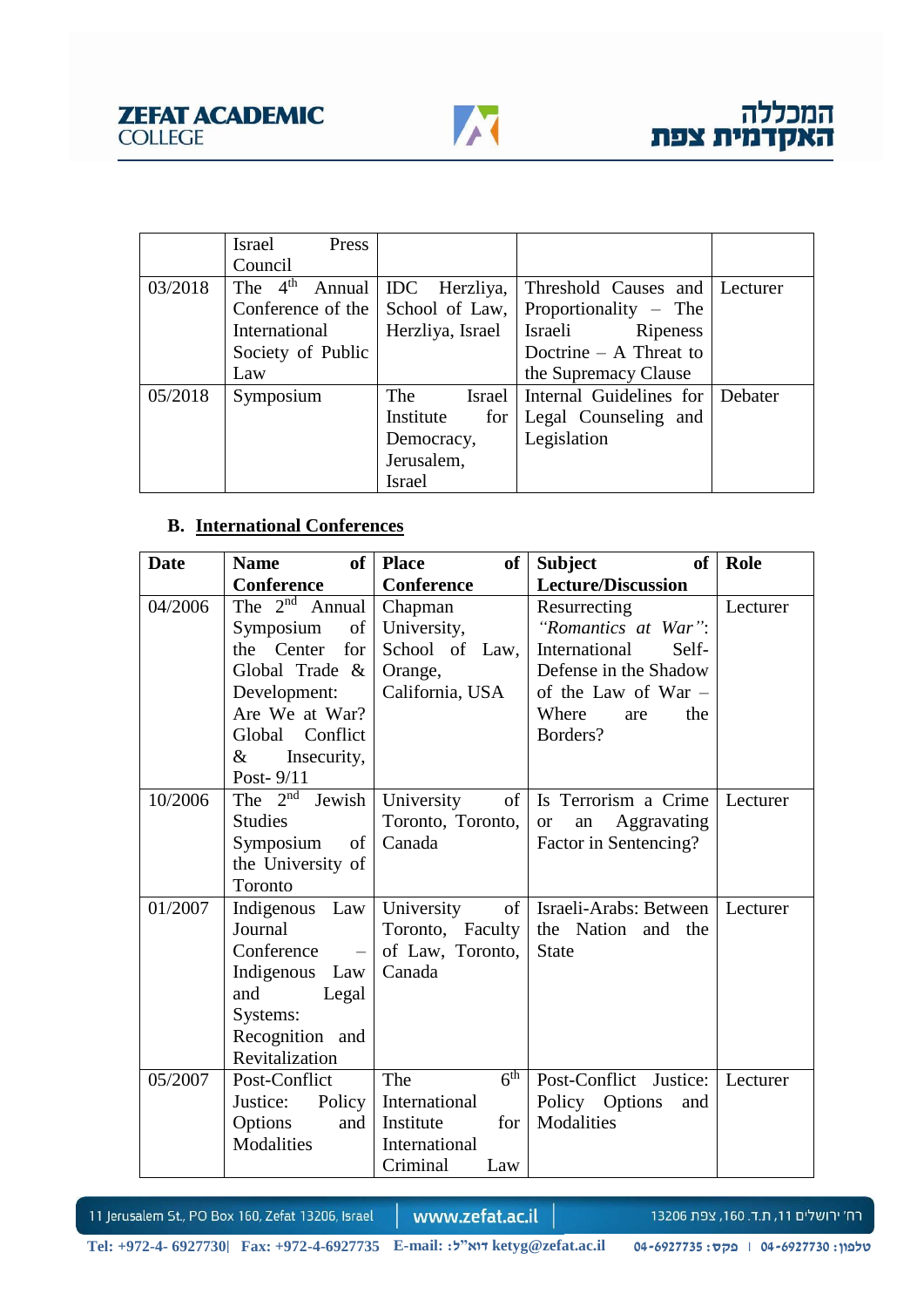

|         |                                  | Science, Siracusa,     |                                               |          |
|---------|----------------------------------|------------------------|-----------------------------------------------|----------|
|         |                                  | Italy                  |                                               |          |
| 12/2007 | 5 <sup>th</sup><br>The           | Indian<br>The          | The Rome Statute &                            | Lecturer |
|         | Conference<br>on                 | Society<br>of          | Captain Planet: What                          |          |
|         | International                    | International Law,     | Lies Between 'Crimes                          |          |
|         | Environmental                    | New Delhi, India       | against Humanity' and                         |          |
|         | Law                              |                        | the<br>'Natural                               |          |
|         |                                  |                        | Environment'?                                 |          |
| 03/2008 | The International   Institut     | für                    | Islam, Terrorism, and   Lecturer              |          |
|         | Conference<br>on                 | Diaspora<br>und        | Modern<br>Liberal                             |          |
|         | Islam<br>und                     | Genozidforschung       | Societies                                     |          |
|         | Moderner                         | der<br>Ruhr-<br>an     |                                               |          |
|         | Nationalstaat                    | Universität            |                                               |          |
|         | [Islam]                          | and   Bochum;<br>Gerda |                                               |          |
|         | Modern Nation-                   | Henkel Stiftung,       |                                               |          |
|         | State]                           | Düsseldorf,            |                                               |          |
|         |                                  | Berlin, Germany        |                                               |          |
| 05/2008 | 8 <sup>th</sup><br>The           | The International      | The<br>Sharia<br>and                          | Lecturer |
|         | Conference<br>on                 | Institute<br>for       | International Criminal                        |          |
|         | International                    | International          | Law                                           |          |
|         | Criminal Law                     | Criminal<br>Law        |                                               |          |
|         |                                  | Science, Siracusa,     |                                               |          |
|         |                                  | Italy                  |                                               |          |
| 07/2008 | The 5th<br>Celtic                | Dublin, Ireland        | The Legality of the Lecturer<br>War on Terror |          |
|         | Pacific<br>Legal                 |                        |                                               |          |
| 08/2010 | Conference                       |                        |                                               |          |
|         | World Congress<br>on Medical Law | Zagreb, Croatia        | Tangling with<br>the<br>Principal<br>Query    | Lecturer |
|         |                                  |                        | on<br>Human Reproduction                      |          |
| 09/2010 | the<br>On                        | of  <br>Academy        | On the Constitutional   Lecturer              |          |
|         | Constitutional                   | Advocacy<br>of         | Rights<br>of Future                           |          |
|         | Rights of Future                 | Ukraine and<br>the     | Humans Already As                             |          |
|         | Humans Already                   | Ukrainian              | Embryos                                       |          |
|         | As Embryos                       | Association<br>of      |                                               |          |
|         |                                  | Assisted               |                                               |          |
|         |                                  | Reproduction,          |                                               |          |
|         |                                  | Kyiv, Ukraine          |                                               |          |
| 09/2010 | The 4 <sup>th</sup> National     | Kyiv, Ukraine          | Bioethics:<br>Teaching                        | Lecturer |
|         | Congress<br>on                   |                        | Ethics, Not Morals                            |          |
|         | <b>Bioethics</b>                 |                        |                                               |          |
| 05/2011 | <b>Bioethics</b>                 | Singapore,             | Bioethics:<br>Teaching                        | Lecturer |
|         | Application in the               | Singapore              | <b>Ethics Not Morals</b>                      |          |
|         | World by Novel                   |                        |                                               |          |
|         | Educational                      |                        |                                               |          |

www.zefat.ac.il

רח׳ ירושלים 11, ת.ד. 160, צפת 13206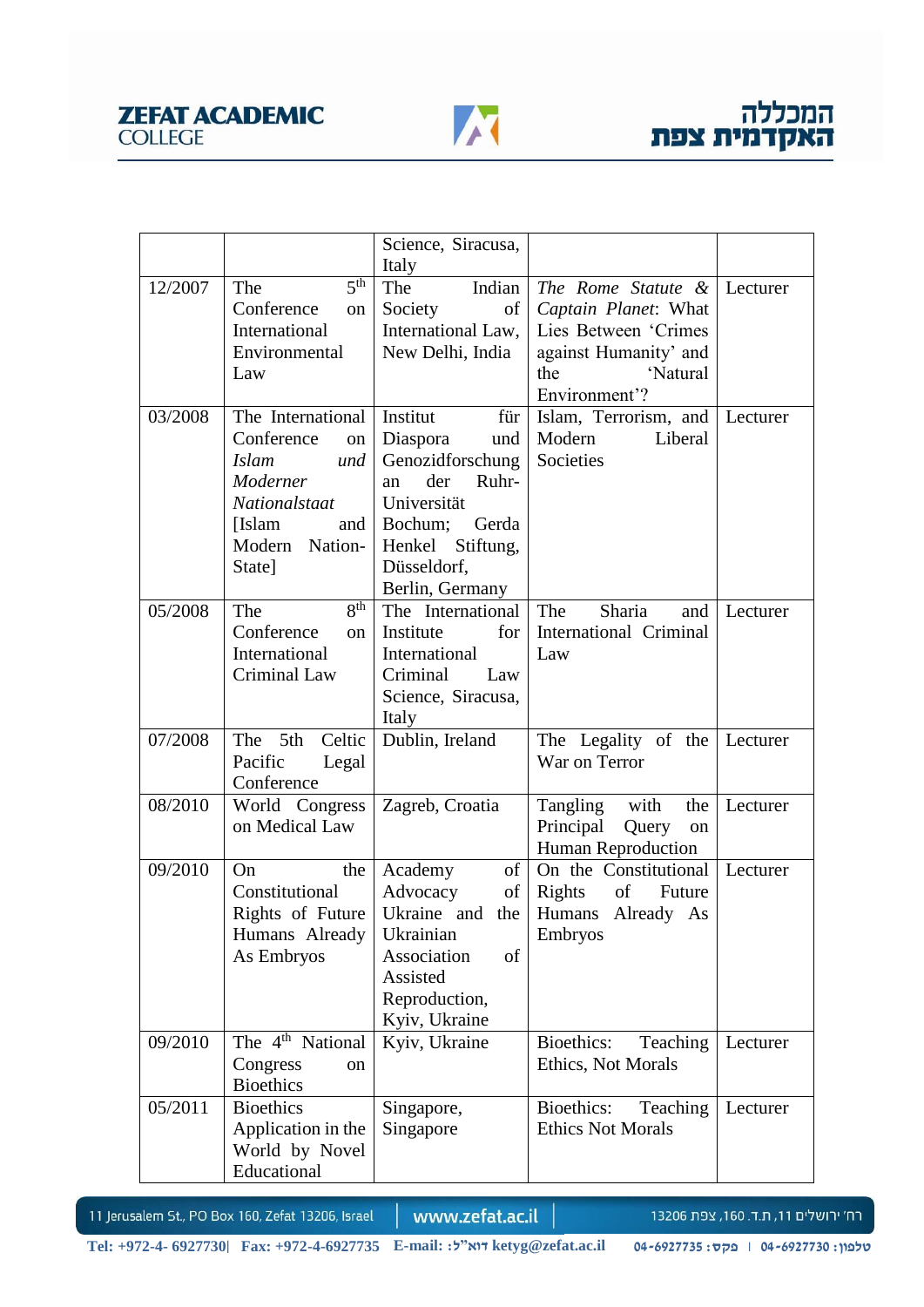



|         | Modules<br>and                                                                                                                                                                                                                                                                                        |                                                                                                                                                          |                                                                                                                                                                                   |          |
|---------|-------------------------------------------------------------------------------------------------------------------------------------------------------------------------------------------------------------------------------------------------------------------------------------------------------|----------------------------------------------------------------------------------------------------------------------------------------------------------|-----------------------------------------------------------------------------------------------------------------------------------------------------------------------------------|----------|
|         | Methodology                                                                                                                                                                                                                                                                                           |                                                                                                                                                          |                                                                                                                                                                                   |          |
| 05/2015 | 2015<br>Spring<br>Conference<br>on<br>"Israel<br>and<br>Democracy"                                                                                                                                                                                                                                    | Baruch College,<br>Sandra<br>Kahn<br>Wasserman<br>Studies<br>Jewish<br>New  <br>Center,<br>York, New York,<br><b>USA</b>                                 | Israel and its Legal Lecturer<br>System<br>$-The$<br>Unconstitutionality of<br>the Israeli Basic Law:<br>Referendum"                                                              |          |
| 06/2015 | The 31 <sup>st</sup> Annual<br>Meeting of the<br>Association<br>for<br>Israel Studies<br>$\overline{\phantom{0}}$<br>Sustainable<br>Israel:<br>A<br><b>Changing Society</b><br>the<br>21 <sup>st</sup><br>in<br>Century<br>Educational<br>Issues:<br>Israel<br>Studies and the<br><b>BDS</b> Movement | Concordia<br>University,<br>Montreal, Canada                                                                                                             | Freedom<br>When<br>of<br>Expression Says 'No':<br>Against the Boycott on<br>Israeli Academic<br>Institutions                                                                      | Lecturer |
| 10/2015 | Reinventing<br>Israel:<br>Transformations<br>of Israeli Society<br>$21^{st}$<br>the<br>in.<br>Century                                                                                                                                                                                                 | American<br>The<br>University,<br>the<br>Center for Israel<br>Studies, and the<br>Jewish<br><b>Studies</b><br>Program,<br>Washington D.C.,<br><b>USA</b> | Imagining<br>Israel in<br>2035<br>Different<br>$\equiv$<br><b>Visions</b>                                                                                                         | Lecturer |
| 11/2015 | For Israel's Sake:<br>The Vital Role of<br>Progressive<br>Zionists<br>in<br>Canada                                                                                                                                                                                                                    | Progressive<br>A<br>Jewish Voice, and<br>University<br>of<br>Toronto, Toronto,<br>Canada                                                                 | JSpace Canada $-$ Internal and External<br>Issues Facing Israel<br>Today                                                                                                          | Lecturer |
| 06/2016 | The $32nd$ Annual<br>Conference of the<br>Association<br>for<br><b>Israel Studies</b>                                                                                                                                                                                                                 | Yad Izhak Ben-<br>Zvi<br>and<br>Menachem Begin<br>Heritage Center,<br>Jerusalem, Israel                                                                  | A Western or Eastern<br>Nation: The Case of<br>Israel – The Case of the<br>Supreme<br>Court<br>of<br>Israel,<br>Israel's<br>Supreme Court: A<br>Story of a Western<br>Orientation | Lecturer |

www.zefat.ac.il

רח׳ ירושלים 11, ת.ד. 160, צפת 13206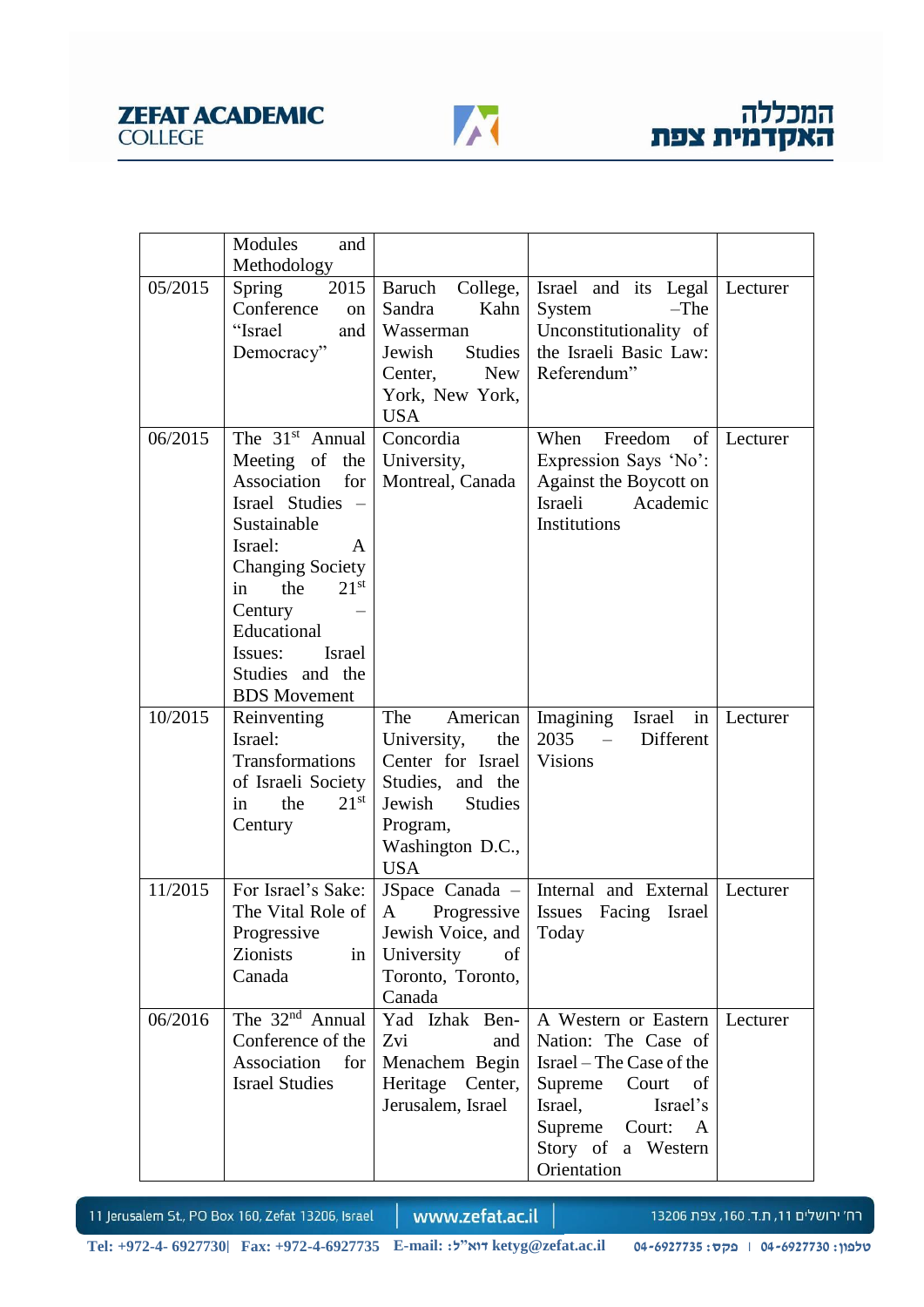



| 09/2016 | Shared<br>Society:          | Shalom Hartman              | <b>Tiptoeing</b><br><b>Between</b> | Keynote  |
|---------|-----------------------------|-----------------------------|------------------------------------|----------|
|         | Jews, Arabs and             | Institute and the           | Israel's Rains' Drops of           | Speaker  |
|         | Israeli Identity            | Inter-Agency                | Identities                         |          |
|         |                             | Task Force<br><sub>on</sub> |                                    |          |
|         |                             | Israeli<br>Arab             |                                    |          |
|         |                             | Tarry<br>Issues,            |                                    |          |
|         |                             | House Hotel, New            |                                    |          |
|         |                             | York, New York,             |                                    |          |
|         |                             | <b>USA</b>                  |                                    |          |
| 09/2016 | "Multiculturalism           | York University,            | Is the Court's Duty to             | Lecturer |
|         | Minority<br>and             | Osgoode<br>Hall             | Protect the Rights of              |          |
|         | Rights",                    | Faculty of Law,             | Both the Majority and              |          |
|         | Institutions,               | Toronto, Canada             | the Minority?                      |          |
|         | Constitutions:              |                             |                                    |          |
|         | The<br>Judiciary's          |                             |                                    |          |
|         | Role in the 21st            |                             |                                    |          |
|         | Century,<br>A               |                             |                                    |          |
|         | Symposium<br>in             |                             |                                    |          |
|         | Honor of Former             |                             |                                    |          |
|         | President of the            |                             |                                    |          |
|         | Israeli<br>Supreme          |                             |                                    |          |
|         | Court Dr. Asher             |                             |                                    |          |
|         | Grunis                      |                             |                                    |          |
| 02/2018 | "The<br>Arab                | American                    | The Arab Population in             | Keynote  |
|         | Population<br>in            | University,<br>the          | Israel 1948 to Today               | Speaker  |
|         | 1948<br><b>Israel</b><br>to | Center for Israel           |                                    |          |
|         | Today"                      | <b>Studies</b>              |                                    |          |
|         |                             | Washington D.C.,            |                                    |          |
|         |                             | <b>USA</b>                  |                                    |          |
| 06/2016 | The $34th$ Annual           | UC<br>Berkeley,             | Legal Perspectives -               | Lecturer |
|         | Conference of the           | School<br>of Law,           | 70 Years for Israel:               |          |
|         | Association<br>for          | Berkeley,                   | The Rule of Law and                |          |
|         | <b>Israel Studies</b>       | California, USA             | the Judiciary                      |          |

# C. **Organization of Conferences or Sessions, or Member of the Advisory Committee**

| <b>Date</b> | Name of<br>Conference                                       | <b>Place of</b><br>Conference | <b>Subject</b><br><b>Conference</b>            | <sub>of</sub> | Role                              |
|-------------|-------------------------------------------------------------|-------------------------------|------------------------------------------------|---------------|-----------------------------------|
| 06/2009     | The <i>Shatil</i> Project   Zefat<br>on<br>Multiculturalism | Academic                      | Multiculturalism in Organizer<br><b>Israel</b> |               | (together with<br>Ariela<br>Prof. |

11 Jerusalem St., PO Box 160, Zefat 13206, Israel

www.zefat.ac.il

רח׳ ירושלים 11, ת.ד. 160, צפת 13206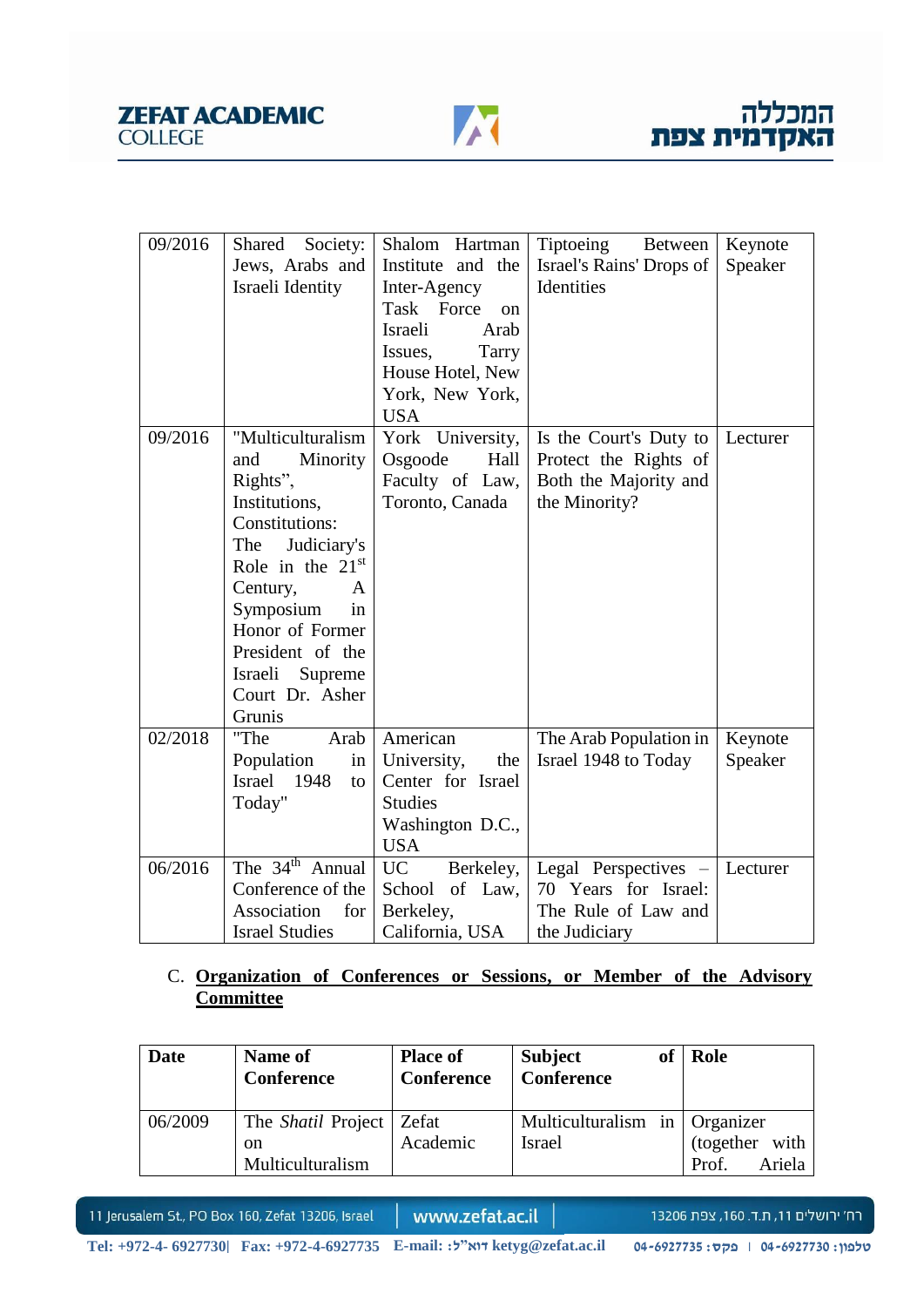

|         |                             | College,       |                                  | Friedman, Dr.   |
|---------|-----------------------------|----------------|----------------------------------|-----------------|
|         |                             | Zefat, Israel  |                                  | Yael Giron)     |
| 03/2010 | The Shatil Project          | Zefat          | Multiculturalism in              | Organizer       |
|         | on                          | Academic       | <b>Israel</b>                    | (together with  |
|         | Multiculturalism            | College,       |                                  | Prof.<br>Ariela |
|         |                             | Zefat, Israel  |                                  | Friedman, Dr.   |
|         |                             |                |                                  | Yael Giron)     |
| 05/2010 | Zefat's                     | Zefat          | Violence against the             | Organizer       |
|         | Conference<br><sub>on</sub> | Academic       | Israeli Judiciary                |                 |
|         | Law<br>and                  | College,       |                                  |                 |
|         | Democracy                   | Zefat, Israel  |                                  |                 |
| 10/2010 | The<br>Art<br>of            | The<br>Bar     | The Art of Litigation            | Organizer       |
|         | Litigation from a           | Association    | Judicial<br>from<br>$\mathbf{a}$ |                 |
|         | Judicial                    | of<br>Israel,  | Perspective                      |                 |
|         | Perspective                 | Nazareth,      |                                  |                 |
|         |                             | <b>Israel</b>  |                                  |                 |
| 01/2011 | The Shatil Project          | Zefat          | Multiculturalism in              | Organizer       |
|         | on                          | Academic       | <b>Israel</b>                    | (together with  |
|         | Multiculturalism            | College,       |                                  | Prof.<br>Ariela |
|         |                             | Zefat, Israel  |                                  | Friedman, Dr.   |
|         |                             |                |                                  | Yael Giron)     |
| 03/2011 | The Shatil Project          | Zefat          | Multiculturalism                 | Organizer       |
|         | on                          | Academic       | Conflict<br>From<br>to           | (together with  |
|         | Multiculturalism            | College,       | Dialog: The Limited              | Ariela<br>Prof. |
|         |                             | Zefat, Israel  | Freedom<br>of                    | Friedman, Dr.   |
|         |                             |                | Expression<br>for                | Yael Giron)     |
|         |                             |                | <b>Public Figures</b>            |                 |
| 02/2012 | The <i>Shatil</i> Project   | Zefat          | Multiculturalism in              | Organizer       |
|         | on                          | Academic       | <b>Israel</b>                    | (together with  |
|         | Multiculturalism            | College,       |                                  | Prof.<br>Ariela |
|         |                             | Zefat, Israel  |                                  | Friedman, Dr.   |
|         |                             |                |                                  | Yael Giron)     |
| 01/2013 | The <i>Shatil</i> Project   | Zefat          | Multiculturalism in              | Organizer       |
|         | on                          | Academic       | Israel                           | (together with  |
|         | Multiculturalism            | College,       |                                  | Prof.<br>Ariela |
|         |                             | Zefat, Israel  |                                  | Friedman, Dr.   |
|         |                             |                |                                  | Yael Giron)     |
| 03/2013 | The                         | Sakhnin        | with<br>Discussion               | Organizer       |
|         | Constitutionality           | College<br>for | Supreme<br>Court                 |                 |
|         | of the Right to             | Pedagogical    | Justice (ret.)<br>Dalia          |                 |
|         | Education                   | Training,      | Dorner                           |                 |
|         |                             | Sakhnin,       |                                  |                 |
|         |                             | Israel         |                                  |                 |

www.zefat.ac.il

רח׳ ירושלים 11, ת.ד. 160, צפת 13206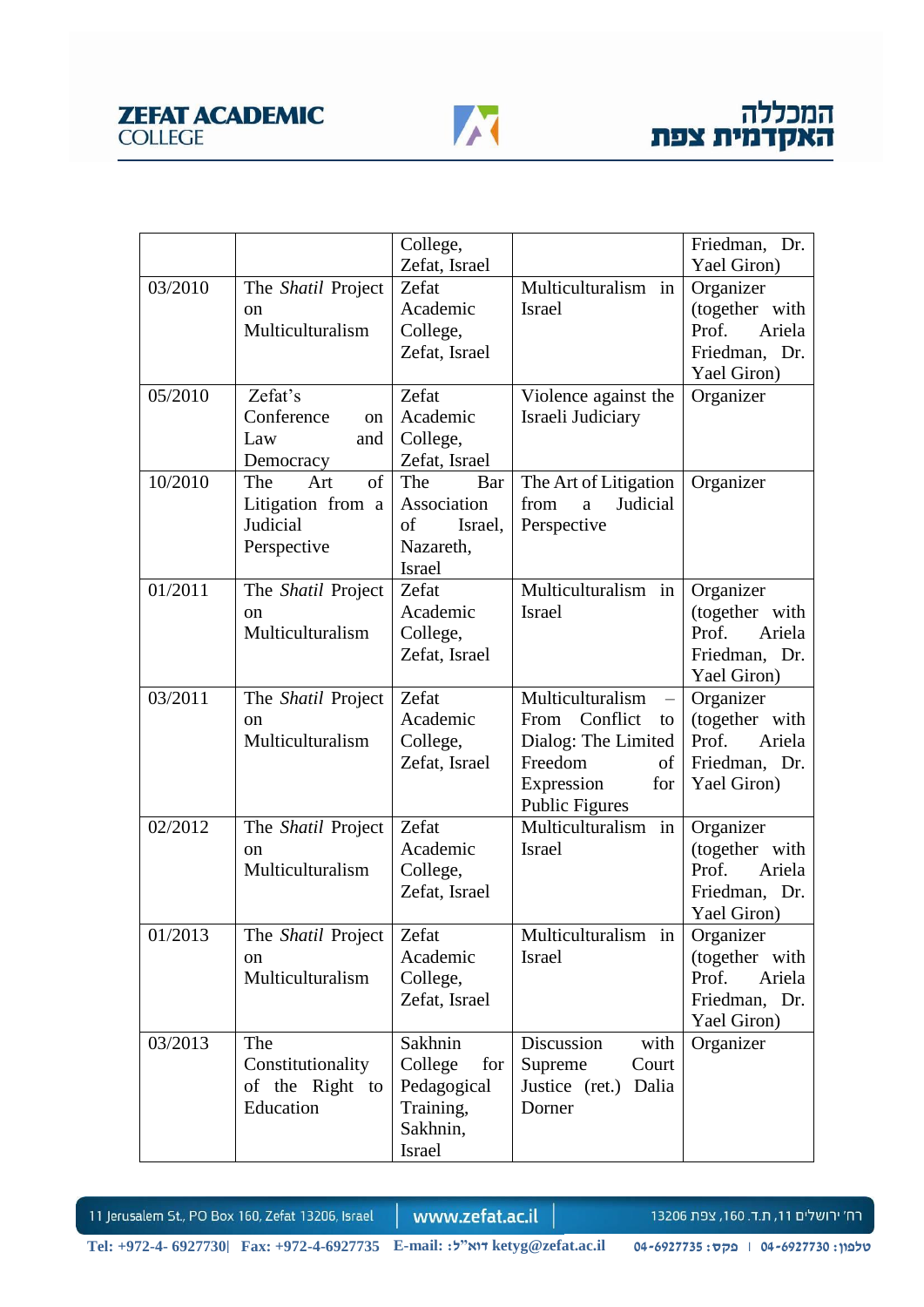



| 04/2013 | Law, Democracy            | Zefat                  | Democracy<br>Law,       | Organizer      |
|---------|---------------------------|------------------------|-------------------------|----------------|
|         | and Terrorism             | Academic               | and Terrorism           |                |
|         |                           | College,               |                         |                |
|         |                           | Zefat, Israel          |                         |                |
| 02/2015 | The Roots of the          | University of          | Discussion with Dr.     | Organizer      |
|         | Jewish<br>Ancient         | California at          | Samuel Wolfman          |                |
|         | Law ( <i>Halacha</i> ) in | Irvine,                |                         |                |
|         | Legislation<br>the        | Department             |                         |                |
|         | and Court Ruling          | of Political           |                         |                |
|         | in the<br>State of        | Science<br>and         |                         |                |
|         | <b>Israel</b>             | the Center for         |                         |                |
|         |                           | the Study of           |                         |                |
|         |                           | Democracy,             |                         |                |
|         |                           | Irvine,                |                         |                |
|         |                           | California,            |                         |                |
|         |                           | <b>USA</b>             |                         |                |
| 10/2015 | Nature<br>The<br>and      | University of          | Discussion<br>with      | Organizer      |
|         | Characteristics of        | California at          | Supreme<br>Court        | (together with |
|         | Israel as a Jewish        | Irvine,                | Chief Justice (ret.)    | the<br>Rose    |
|         | and<br>Democratic         | School<br>of           | Prof. Aharon Barak      | Project of the |
|         | <b>State</b>              | Law,                   |                         | Jewish         |
|         |                           | Department             |                         | Federation and |
|         |                           | of<br>Political        |                         | Hillel)        |
|         |                           | Science,               |                         |                |
|         |                           | Irvine,<br>California, |                         |                |
|         |                           | <b>USA</b>             |                         |                |
| 03/2016 | The Defense<br>of         | University of          | Discussion with Dr.     | Organizer      |
|         | Insanity under the        | California at          | Samuel Wolfman          |                |
|         | <b>Rome Statute</b>       | Irvine,                |                         |                |
|         |                           | Department             |                         |                |
|         |                           | of Political           |                         |                |
|         |                           | Science,               |                         |                |
|         |                           | Irvine,                |                         |                |
|         |                           | California,            |                         |                |
|         |                           | <b>USA</b>             |                         |                |
| 03/2016 | Protecting Human          | University of          | with<br>Discussion      | Organizer      |
|         | Rights at the Age         | California at          | Court<br>Supreme        | (together with |
|         | of Terrorism              | Irvine,                | Justice (ret.)<br>Dalia | the<br>Rose    |
|         |                           | Department             | Dorner                  | Project of the |
|         |                           | of<br>Political        |                         | Jewish         |
|         |                           | Science,               |                         | Federation and |
|         |                           | Irvine,                |                         | Hillel)        |

www.zefat.ac.il

רח׳ ירושלים 11, ת.ד. 160, צפת 13206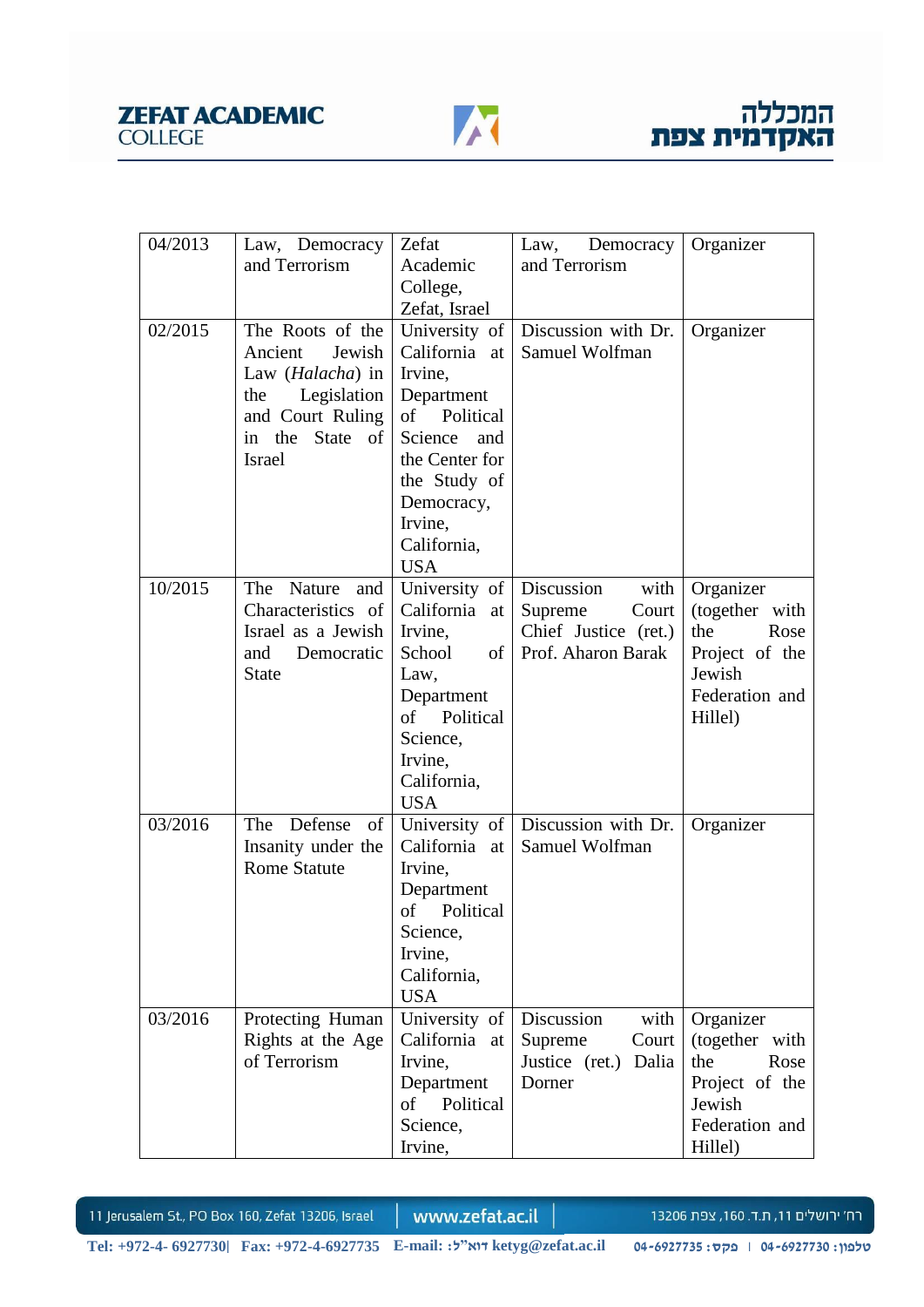



|         |                             | California,      |                                      |                |
|---------|-----------------------------|------------------|--------------------------------------|----------------|
|         |                             | <b>USA</b>       |                                      |                |
| 04/2016 | Freedom<br>of               | Chapman          | Discussion<br>with                   | Organizer      |
|         | Religion and the            | University,      | Supreme<br>Court                     | (together with |
|         | of<br>Role<br>the           | School<br>of     | Justice<br>Salim                     | the<br>Rose    |
|         | Supreme Court of            | Law Orange,      | Joubran                              | Project of the |
|         | <b>Israel</b>               | California,      |                                      | Jewish         |
|         |                             | <b>USA</b>       |                                      | Federation and |
|         |                             |                  |                                      | Hillel)        |
| 06/2016 | The $32nd$<br>Annual        | Izhak<br>Yad     | Western<br>$\mathbf{A}$<br><b>or</b> | Program        |
|         | Conference of the           | Ben-Zvi and      | Eastern Nation: The                  | Committee,     |
|         | Association<br>for          | Menachem         | Case of Israel                       | Law Category   |
|         | <b>Israel Studies</b>       | Begin            |                                      |                |
|         |                             | Heritage         |                                      |                |
|         |                             | Center,          |                                      |                |
|         |                             | Jerusalem,       |                                      |                |
|         |                             | <b>Israel</b>    |                                      |                |
| 11/2017 | World's<br>The              | Zefat            | Treating<br>Syrian                   | Organizer and  |
|         | <b>Bioethics</b><br>Day     | Academic         | Wounded in Israeli                   | Chair          |
|         | Conference<br><sub>on</sub> | College<br>and   | Hospitals                            |                |
|         | Equality                    | Haifa            |                                      |                |
|         |                             | University,      |                                      |                |
|         |                             | under<br>the     |                                      |                |
|         |                             | auspices<br>of   |                                      |                |
|         |                             | <b>UNESCO</b>    |                                      |                |
|         |                             | Chair<br>in      |                                      |                |
|         |                             | <b>Bioethics</b> |                                      |                |
| 02/2018 | The First Israeli           | The<br>Center    |                                      | Member,<br>the |
|         | Congress<br>on              | Jewish<br>for    |                                      | Advisory       |
|         | Judaism<br>$\&$             | Law<br>and       |                                      | Committee      |
|         | Democracy                   | Democracy,       |                                      |                |
|         |                             | Faculty<br>of    |                                      |                |
|         |                             | Law, Bar-Ilan    |                                      |                |
|         |                             | University,      |                                      |                |
|         |                             | Ramat<br>Gan.    |                                      |                |
|         |                             | <b>Israel</b>    |                                      |                |

# **8. Invited Lectures\Colloquium Talks**

| Date    | <b>Place of Lecture</b> | <b>Name of Forum</b> | <b>Presentation/Comments</b>           |
|---------|-------------------------|----------------------|----------------------------------------|
| 09/2010 | Kyiv, Ukraine           | . The                | National   Informed Consent Form –     |
|         |                         |                      | University "Kyiv   An Illegal Contract |
|         |                         | Mohila<br>Law        |                                        |
|         |                         | Academy"             |                                        |

11 Jerusalem St., PO Box 160, Zefat 13206, Israel

www.zefat.ac.il

רח׳ ירושלים 11, ת.ד. 160, צפת 13206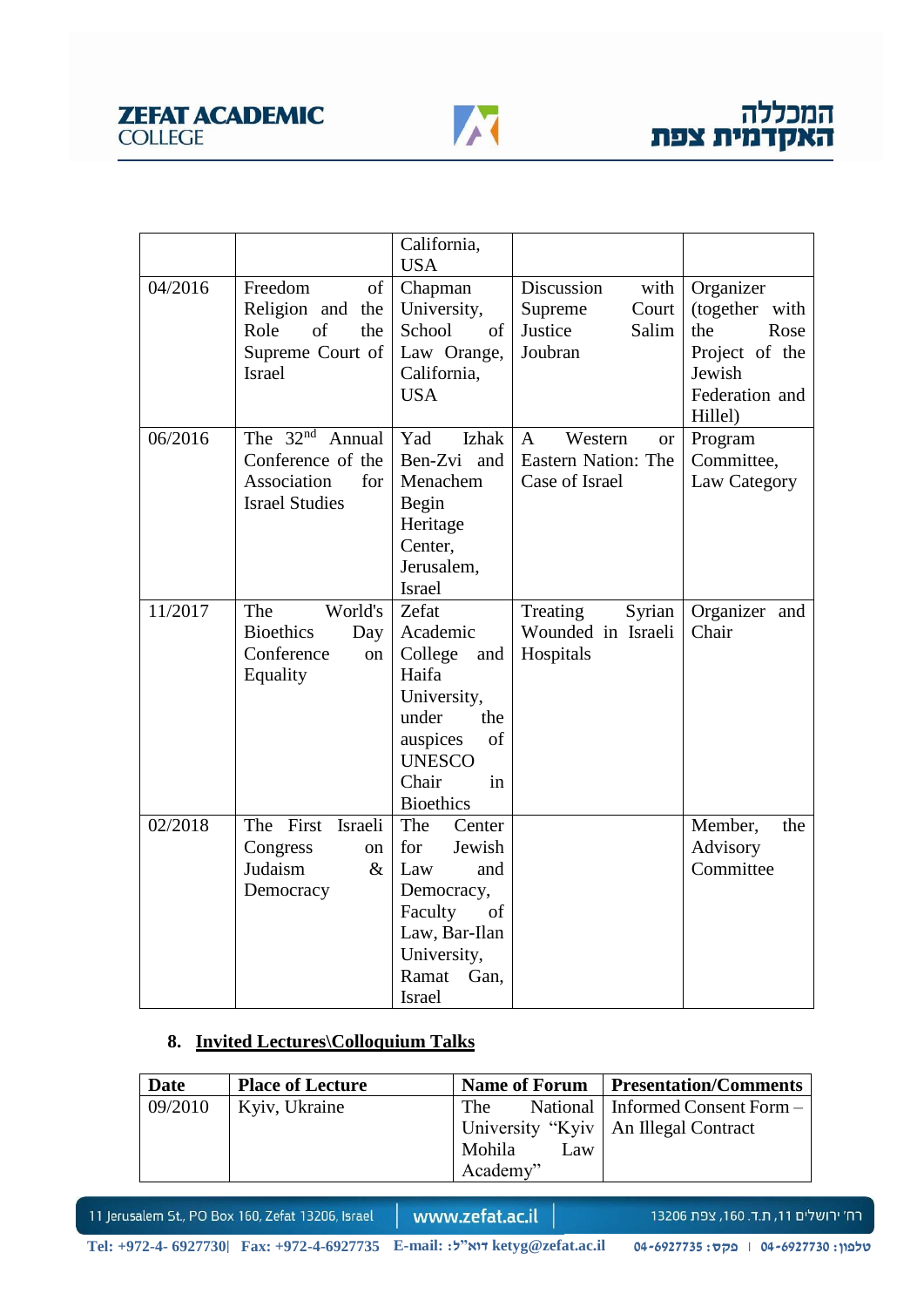



| 09/2010              | Kyiv, Ukraine                | National<br>The                   | Against the Informed       |
|----------------------|------------------------------|-----------------------------------|----------------------------|
|                      |                              | Medical                           | <b>Consent Concept</b>     |
|                      |                              | University                        |                            |
|                      |                              | (named<br>after                   |                            |
|                      |                              | Academician O.                    |                            |
|                      |                              | O. Bohomolets)                    |                            |
| 09/2010              | Kyiv, Ukraine                | National<br>The                   | Informed Consent Form -    |
|                      |                              | University "Kyiv                  | An Illegal Contract        |
|                      |                              | Mohila<br>Law                     |                            |
|                      |                              | Academy"                          |                            |
| $10/201\overline{1}$ | Bet Zayit, Jerusalem, Israel | Saturday's                        | Israelism: Between Jews    |
|                      |                              |                                   | and Arabs - Mohammed       |
|                      |                              | <b>Cultural Meeting</b>           |                            |
|                      |                              |                                   | Wattad<br>Yoram<br>and     |
|                      |                              |                                   | Kanyok                     |
| 12/2011              | Haifa, Israel                | Conseil                           | The Future Vision on the   |
|                      |                              | representative des                | Conflict<br>Israeli-Arab   |
|                      |                              | institutions juives               | Following the 2011 Arab    |
|                      |                              | de France                         | Spring                     |
| 03/2012              | Jerusalem, Israel            | the<br>Seminar in                 | The<br>Arab-Speaking       |
|                      |                              | of <sub>1</sub><br><b>History</b> | Minority in Israel: The    |
|                      |                              | Political Thought                 | Diversity of Ideological   |
|                      |                              | Political<br>The                  | <b>Visions</b>             |
|                      |                              | Science                           |                            |
|                      |                              | Department, the                   |                            |
|                      |                              | Sociology<br>and                  |                            |
|                      |                              | Anthropology                      |                            |
|                      |                              | Department, the                   |                            |
|                      |                              | History                           |                            |
|                      |                              | Department, and                   |                            |
|                      |                              | <b>Classics</b><br>the            |                            |
|                      |                              | Department, the                   |                            |
|                      |                              | Hebrew                            |                            |
|                      |                              | University<br>of                  |                            |
|                      |                              | Jerusalem                         |                            |
| 03/2012              | Zefat, Israel                | Zefat Academic                    | Neutral<br>Academic        |
|                      |                              | College                           | Teaching<br>in<br>a        |
|                      |                              |                                   | Multicultural<br>Lecturing |
|                      |                              |                                   | Hall – Is It Possible?     |
| 12/2012              | Jerusalem, Israel            | Department<br>for                 | Constitutionality<br>The   |
|                      |                              | Political Science,                | Question of the Israeli    |
|                      |                              | Hebrew<br>the                     | Referendum Act             |
|                      |                              |                                   |                            |
|                      |                              | University<br>of                  |                            |
|                      |                              | Jerusalem                         |                            |

www.zefat.ac.il

רח׳ ירושלים 11, ת.ד. 160, צפת 13206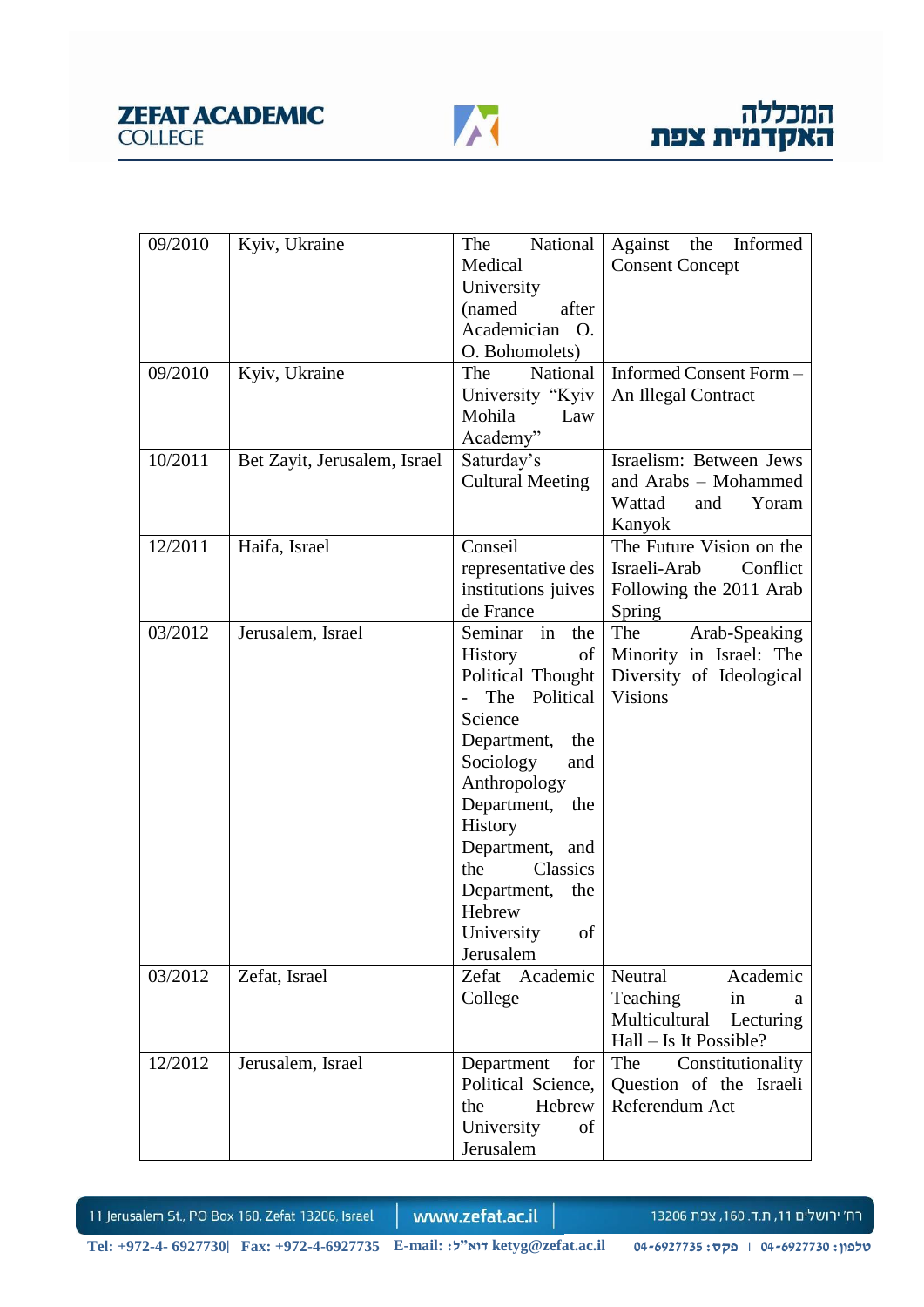

| 04/2013 | Zefat, Israel               | Academic<br>Zefat         | Law, Democracy<br>and         |
|---------|-----------------------------|---------------------------|-------------------------------|
|         |                             | College,<br>School        | Terrorism:<br>The             |
|         |                             | of Law                    | Unconstitutional              |
|         |                             |                           | Grounds of the Proposed       |
|         |                             |                           | Legislation for Fighting      |
|         |                             |                           | Terrorism                     |
| 05/2014 | Zefat, Israel               | Zefat<br>Academic         | Concept<br>of<br><b>Basic</b> |
|         |                             | School<br>College,        | Criminal Law - Debate         |
|         |                             | of Law                    | between Prof. George P.       |
|         |                             |                           | Fletcher<br>and<br>Dr.        |
|         |                             |                           | Mohammed S. Wattad            |
| 10/2014 | Houston, Texas, USA         | <b>International Law</b>  | Terrorism<br>and<br>Anti-     |
|         |                             | Seminar,                  | Terrorism Laws of War         |
|         |                             | University<br>of          |                               |
|         |                             | Houston<br>Law            |                               |
|         |                             | Center                    |                               |
| 10/2014 | Dallas, Texas, USA          | of<br>University          | Israeli-Arab Legal<br>An      |
|         |                             | North<br>Texas,           | Scholar Discusses<br>the      |
|         |                             | Jewish and Israel         | Gaza War and Terrorism        |
|         |                             | <b>Studies Program</b>    |                               |
| 02/2015 | Angeles, California,<br>Los | <b>UCLA</b> Center for    | Jewish and Democratic:        |
|         | <b>USA</b>                  | Middle<br>Eastern         | Perspective<br>from<br>an     |
|         |                             | <b>Studies</b><br>and     | Israeli Arab Minority         |
|         |                             | <b>UCLA Younes &amp;</b>  |                               |
|         |                             | Soraya Nazarian           |                               |
|         |                             | Center for Israel         |                               |
|         |                             | <b>Studies</b>            |                               |
| 02/2015 | Irvine, California, USA     | of<br>Department          | International Law and the     |
|         |                             | Political Science,        | Middle East                   |
|         |                             | University<br>οf          |                               |
|         |                             | California<br>at          |                               |
|         |                             | Irvine                    |                               |
| 03/2015 | Irvine, California, USA     | Olive<br>Tree             | ICC<br>and<br>the<br>Israeli- |
|         |                             | Initiative,<br>of         | <b>Palestinian Conflict</b>   |
|         |                             | University<br>California  |                               |
|         |                             | at                        |                               |
| 03/2015 | San Diego, California, USA  | Irvine<br>San Diego State | The Role of Israeli-Arabs     |
|         |                             | University,               | in Israel's International &   |
|         |                             | Jewish<br><b>Studies</b>  | International<br>Policy-      |
|         |                             | Program                   | Making                        |
| 03/2015 | Irvine, California, USA     | University                | Being an Israeli Arab:        |
|         |                             | Synagogue                 | Everyday<br>Life,<br>Legal    |
|         |                             |                           | Hurdles,<br>Recent            |
|         |                             |                           |                               |

www.zefat.ac.il

רח׳ ירושלים 11, ת.ד. 160, צפת 13206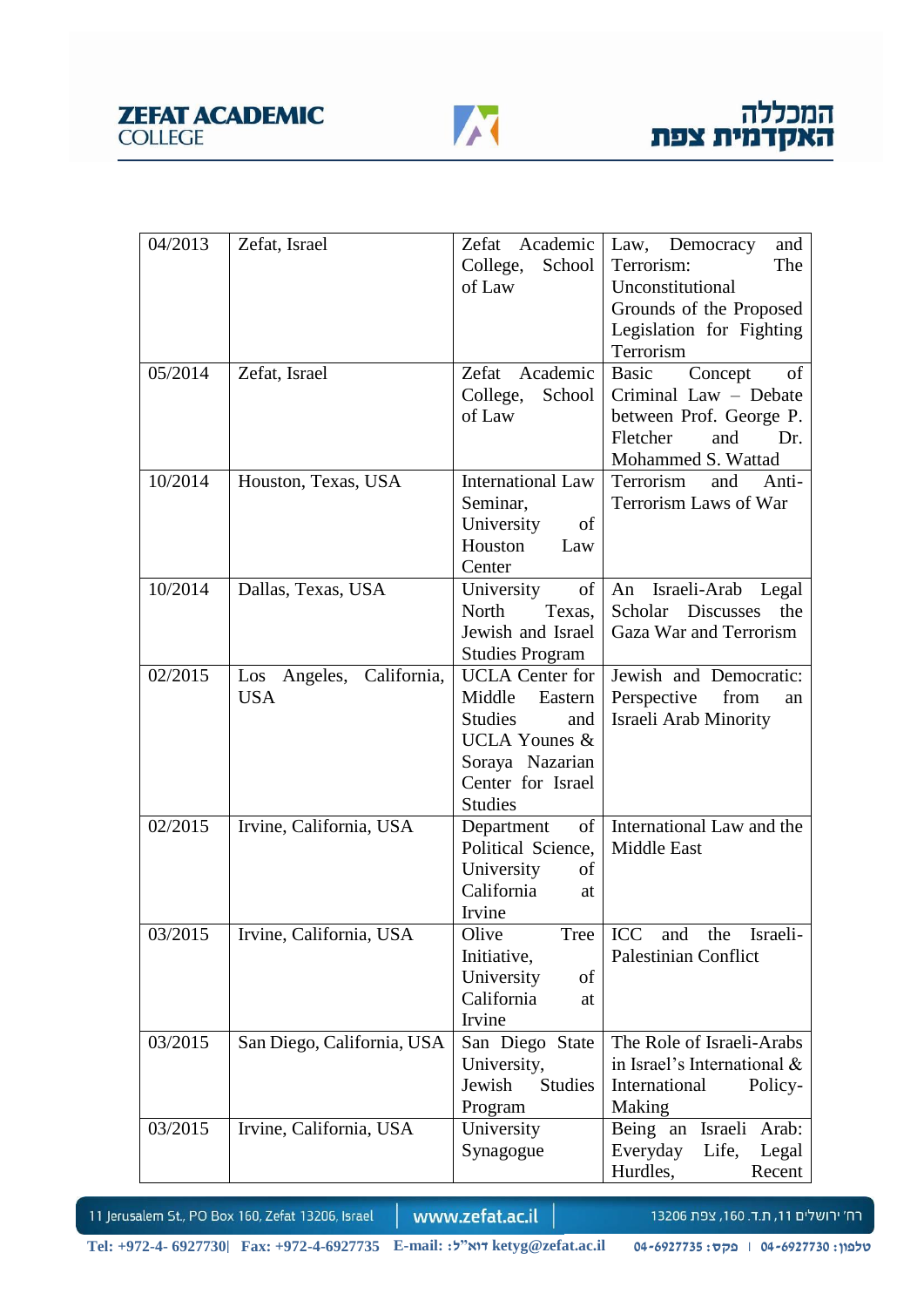

|         |                         |                           | Elections,<br>and                                |
|---------|-------------------------|---------------------------|--------------------------------------------------|
|         |                         |                           | Possibilities for Peace                          |
| 03/2015 | Orange, California, USA | Chapman                   | Israel's Supreme Court:                          |
|         |                         | University,               | Jewish<br>Between<br>and                         |
|         |                         | School of Law             | Democratic State                                 |
| 04/2015 | Texas, USA              | Oklahoma                  | ISIS: Jihad, Terrorism,                          |
|         |                         | University,               | International<br>the<br>and                      |
|         |                         | Houston                   | Community                                        |
|         |                         | University,<br>and        |                                                  |
|         |                         | $A\&M$<br>Texas           |                                                  |
|         |                         | University                |                                                  |
| 10/2015 | Houston, Texas, USA     | The Law Center            | The Rise and Fall of the                         |
|         |                         | for International         | <b>Arab Spring Uprising</b>                      |
|         |                         | Law<br>Society,           |                                                  |
|         |                         | Houston                   |                                                  |
|         |                         | University                |                                                  |
| 10/2015 | Dallas, Texas, USA      | Jewish<br>The             | The Rise and Fall of the                         |
|         |                         | Studies and the           | Arab Spring Uprising                             |
|         |                         | John<br>Goodwin           |                                                  |
|         |                         | Tower Center for          |                                                  |
|         |                         | Political Studies,        |                                                  |
|         |                         | Southern                  |                                                  |
|         |                         | Methodist                 |                                                  |
|         |                         | University                |                                                  |
|         |                         | (SMU)                     |                                                  |
| 10/105  | Dallas, Texas, USA      | The International         | The Supreme Court of                             |
|         |                         | Law Society, the          | $Israel - A Story$<br>of                         |
|         |                         | Jewish<br>Law             | Constitutionalism in the                         |
|         |                         | Student                   | Absence of a Constitution                        |
|         |                         | Association, and          |                                                  |
|         |                         | the<br>Jewish             |                                                  |
|         |                         | Studies, Southern         |                                                  |
|         |                         | Methodist                 |                                                  |
|         |                         | University                |                                                  |
| 10/2015 |                         | (SMU)<br>The Center for   |                                                  |
|         | Washington D.C., USA    | Studies,<br><b>Israel</b> | Impact of Cleavages in<br>Israeli Society on the |
|         |                         | American                  | Political Process - Jews                         |
|         |                         | University                | and Arabs                                        |
| 02/2016 | Toronto, Canada         | Canadian Jewish           | Israel as a Jewish and                           |
|         |                         | Advocacy and the          | The<br>Democratic<br>State:                      |
|         |                         | UJA Federation            | Perspective of an Israeli                        |
|         |                         | of<br>Greater             | Arab                                             |
|         |                         | Toronto                   |                                                  |
|         |                         |                           |                                                  |

www.zefat.ac.il

רח׳ ירושלים 11, ת.ד. 160, צפת 13206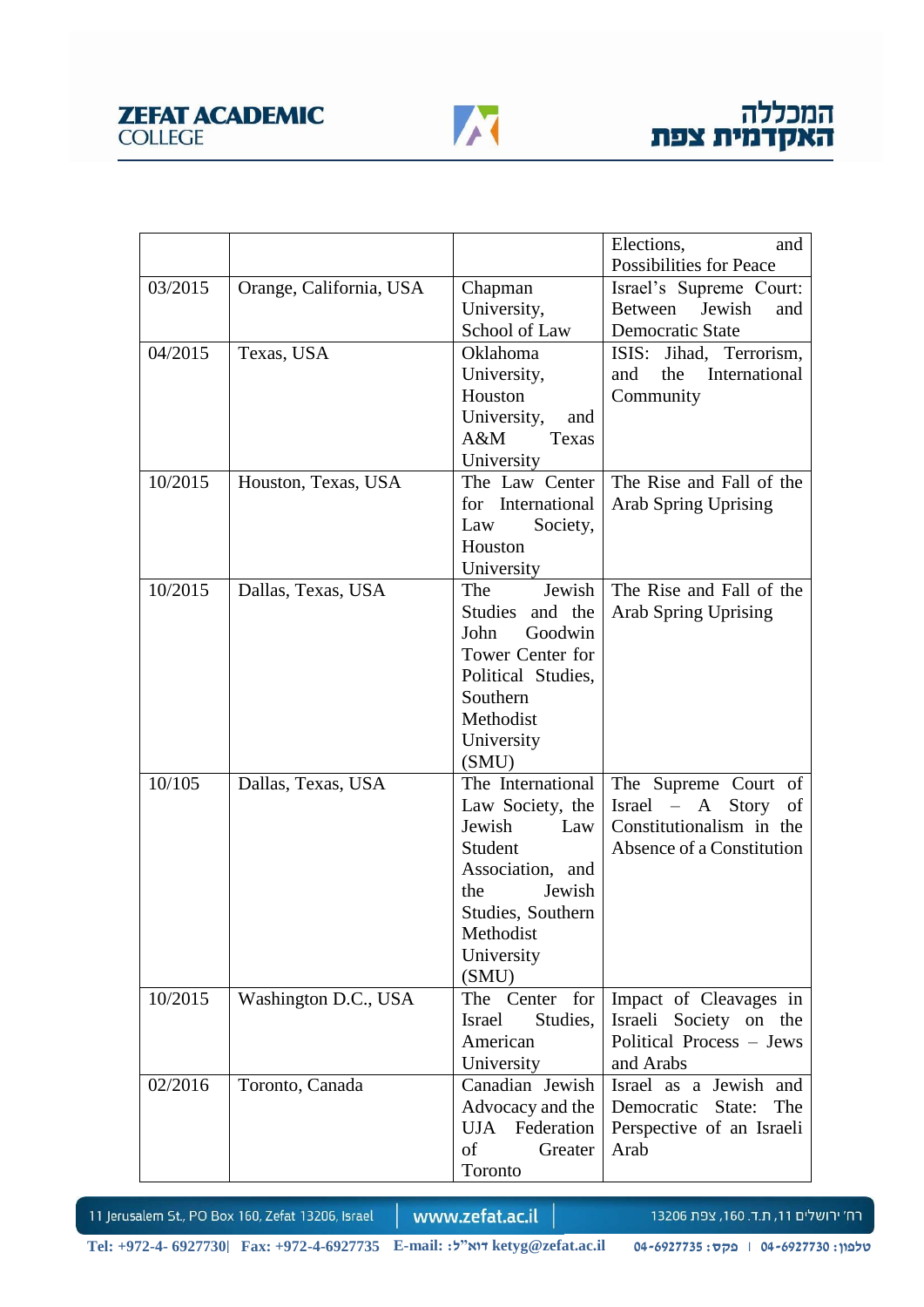

| 02/2016 | Toronto, Canada           | The University of        | Politics<br>and<br>the          |
|---------|---------------------------|--------------------------|---------------------------------|
|         |                           | Toronto                  | International<br>Criminal       |
|         |                           | Association              | Court                           |
|         |                           | Political Science        |                                 |
|         |                           | Students,                |                                 |
|         |                           | University<br>of         |                                 |
|         |                           | Toronto                  |                                 |
| 02/2016 | Toronto, Canada           | Mosaic<br>The            | Israel as a Jewish and          |
|         |                           | Institute                | Democratic State:<br>The        |
|         |                           |                          | Perspective of an Israeli       |
|         |                           |                          | Arab                            |
| 02/2016 | Toronto, Canada           | JSpace Canada -          | The Future of the Israeli-      |
|         |                           | Progressive<br>A         | <b>Palestinian Conflict</b>     |
|         |                           | Jewish Voice             |                                 |
| 02/2016 | Toronto, Canada           | Munk School of           | The Future of Israeli           |
|         |                           | <b>Affairs</b><br>Global | Democracy<br>Dan                |
|         |                           | Political<br>and         | Meridor and Mohammed            |
|         |                           | Science                  | Wattad                          |
|         |                           | Department of the        |                                 |
|         |                           | University<br>of         |                                 |
|         |                           | Toronto,<br>the          |                                 |
|         |                           | Andrea<br>and            |                                 |
|         |                           | Charles                  |                                 |
|         |                           | Bronfman Chair           |                                 |
|         |                           | of Israeli Studies       |                                 |
| 03/2016 | Massachusetts,<br>Boston, | The Schusterman          | Israel as a Jewish and          |
|         | <b>USA</b>                | Institute for Israel     | Democratic<br>State:<br>The     |
|         |                           | Studies, Brandeis        | Perspective of an Israeli       |
|         |                           | University               | Arab                            |
| 09/2016 | Toronto, Canada           | The<br>Mosaic            | So Close Yet So Far:            |
|         |                           | Institute                | Diaspora<br>Opinions<br>on      |
|         |                           |                          | Israeli Issues                  |
| 04/2017 | Orange, California, USA   | Chapman                  | The Use of Force: Islamic       |
|         |                           | University,              | Law, International Law,         |
|         |                           | School of Law            | International<br>and            |
|         |                           |                          | Criminal Law                    |
| 05/17   | Herzliya, Israel          | <b>IDC</b><br>Herzliya,  | Criminal<br>Corporate           |
|         |                           | School of Law            | Liability under the Rome        |
|         |                           |                          | Statute on International        |
|         |                           |                          | Criminal Law                    |
| 07/17   | Zefat, Israel             | Zefat<br>Academic        | Multiculturalism<br>in          |
|         |                           | College                  | <b>Modern Diverse Societies</b> |
|         |                           |                          | - a lecture delivered to        |
|         |                           |                          | undergraduate<br>visiting       |

www.zefat.ac.il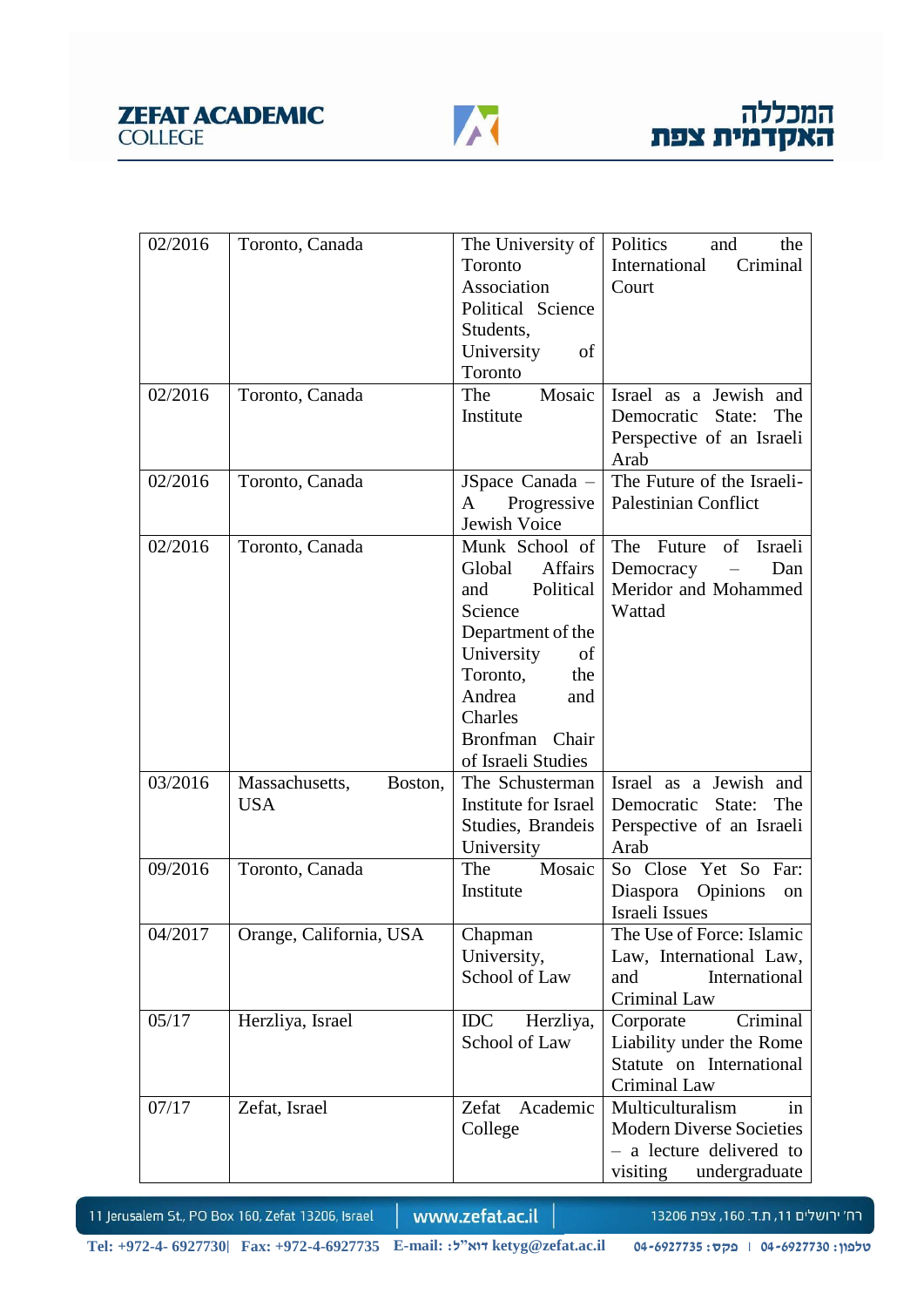|       |                        |                         | the<br>students<br>from           |
|-------|------------------------|-------------------------|-----------------------------------|
|       |                        |                         | University of California          |
| 05/18 | Zefat, Israel          | Bar-Ilan                | Legal Aspects of the              |
|       |                        | University,             | Holocaust                         |
|       |                        | <b>Medical School</b>   |                                   |
| 09/18 | Chicago, Illinois, USA | Jewish<br>The           | Israel's<br>Jewish<br>and         |
|       |                        | United Fund<br>$\equiv$ | Democratic<br>Balance:            |
|       |                        | Jewish                  | Arab Citizens of Israel           |
|       |                        | of<br>Federation        | and the Nation-State Law          |
|       |                        | Metropolitan            |                                   |
|       |                        | Chicago                 |                                   |
| 09/18 | Washington D.C., USA   | Washington              | The<br><b>Nationality</b><br>Law: |
|       |                        | Hebrew                  | Constitutionality<br>and          |
|       |                        | Congregation            | Civil Society                     |

# **8. Scholarships, Awards and Prizes**

- A. **Haifa University, Faculty of Law:** Chosen twice to the Dean's List, chosen three times to the Dean of Students List for Supreme Excellence, and received scholarships for the above-mentioned awards. Received scholarship for Excellence, from the Chief Justice of the Religious Islamic Supreme Court of Appeal of Israel, Qadi Ahmad Natur and from Adalah– the Legal Centre for Arab Minority Rights in Israel (2000-2002).
- B. **The Hebrew University of Jerusalem, Faculty of Law:** Graduated with honors from the first year of the direct track program for doctoral studies for excellent students (2003).
- C. **Fulbright – United States – Israel Educational Foundation:** Received a grant for LL.M. and JSD studies at the Columbia University, School of Law; spread by two equal payments on two study years (2004-2006).
- D. **Columbia University, School of Law:** Received a grant for LL.M. studies; received Parker School of International and Comparative Law Award Certificate for LL.M. studies; Harlan Fiske Stone Scholars Award for Honors Degree for LL.M. studies (2004-2005).
- E. **Columbia University School of Law:** Received full tuition waiver for JSD studies; received Bretzfelder Constitutional Law Fellowship for JSD studies (2005-2007).
- F. **Halbert Exchange Research Fellowship of the Munk Centre for International Studies for Post-Doctoral Fellows:** Received the fellowship for a Visiting Scholar and Post-Doctoral position, specialized in Constitutional Influence on Substantive Criminal Law from A Canadian Perspective (2006-2007).
- G. **The International Institute of Higher Studies in Criminal Science (Siracusa, Italy):** Winner of an acknowledgement medal for rhetorical talents and skills at the Annual Moot Court Competition on International Criminal Law: "The Best Oralist for Legal Arguments" (2007).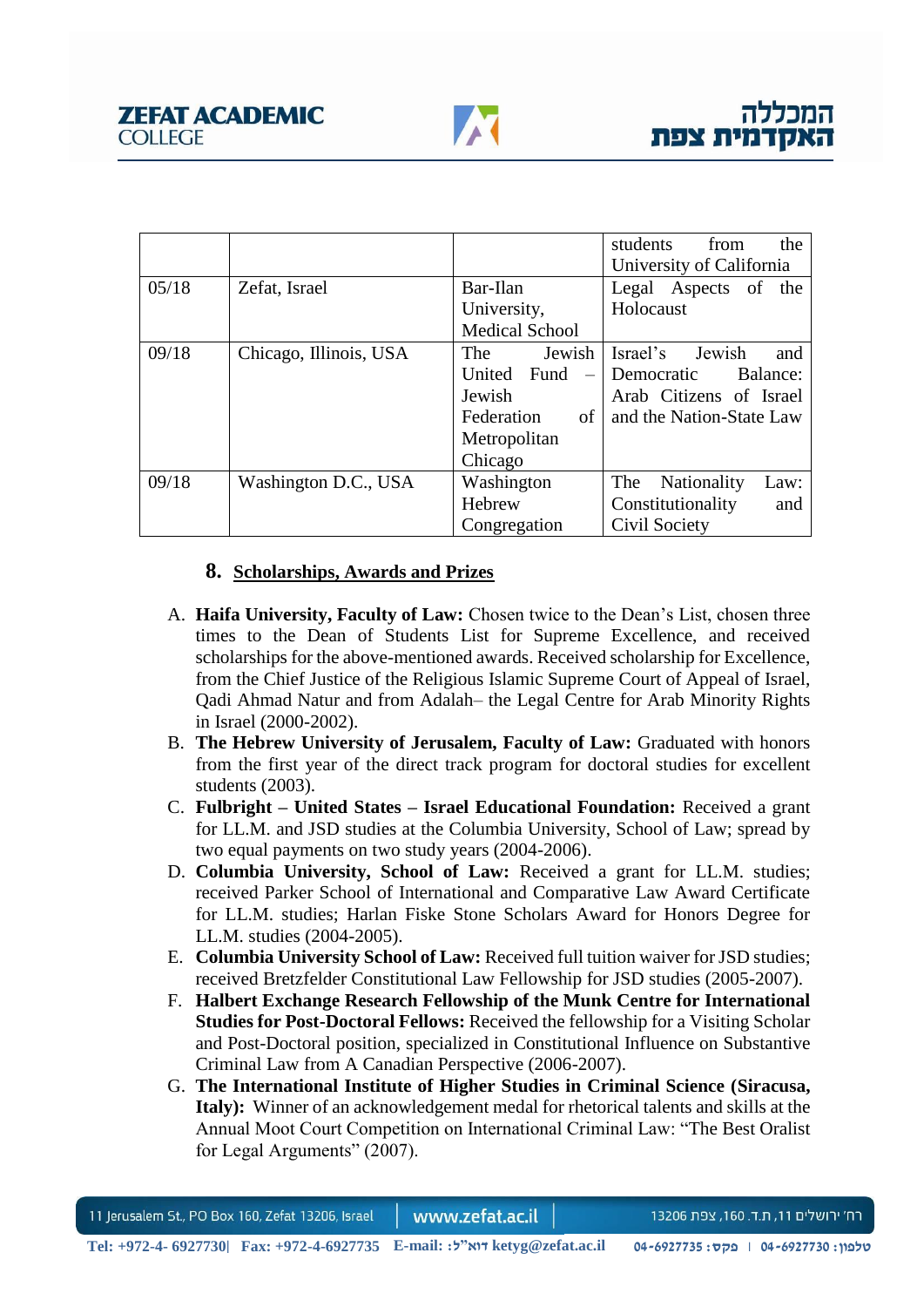- H. **Post-Doctoral Fellowship of the Max Planck Institute for Foreign and International Criminal Law (Freiburg, Germany):** Received the fellowship for Post-Doctoral position, specializing in Constitutionalizing Substantive Criminal Law in the German Jurisprudence; Terrorism and Criminal Law Theory. Additionally, Recipient of the Minerva Fellowship, and winner of the Alexander von Humboldt Fellowship (2007-2008).
- I. **The International Institute of Higher Studies in Criminal Science (Siracusa, Italy):** Winner of the Second "Best Oralist" Award at the Annual Moot Court Competition on International Criminal Law (2008).
- J. **The Fourth National Congress on Bioethics (Kyiv, Ukraine):** Winner of the Best Delivered Lecture on "Bioethics: Teaching Ethics, Not Morals" at the Congress on Bioethics (2010).
- K. **The Council for Higher Education (Jerusalem, Israel):** Winner of the *Maof* Prize for Excellent Israeli Arab Academic Scholars (for the years 2011-2013).
- L. **Zefat Academic College (Zefat, Israel):** Winner of the prize for excellent lecturer for the academic year 2013-2014.
- M. **The American-Israeli Cooperative Enterprise (AICE):** Winner of the *Schusterman* Prize for Academic Excellence (2014-2015).
- N. **The Association for Israel Studies and the Israel Institute:** Winner of the "AIS: Israel Institute Young Scholar Award" (2015).
- O. *Schusterman* **Prize:** Winner of the "Visiting Israeli Professor" Prize for Academic Excellence (2015-2016).
- P. **Israeli Studies:** Winner of the "Visiting Israeli Professor" Scholarship (2015- 2016).
- Q. **The Rose Project:** Winner of the Jewish Federation & Family Services Fund (2015-2016).

R. **Zefat Academic College (Zefat, Israel):** Winner of the prize for excellent lecturer for the academic year 2017-2018.

## **9. Teaching**

# **A. Zefat Academic College (On a Leave of Absence 2014-2016)**

11 Jerusalem St., PO Box 160, Zefat 13206, Israel www.zefat.ac.il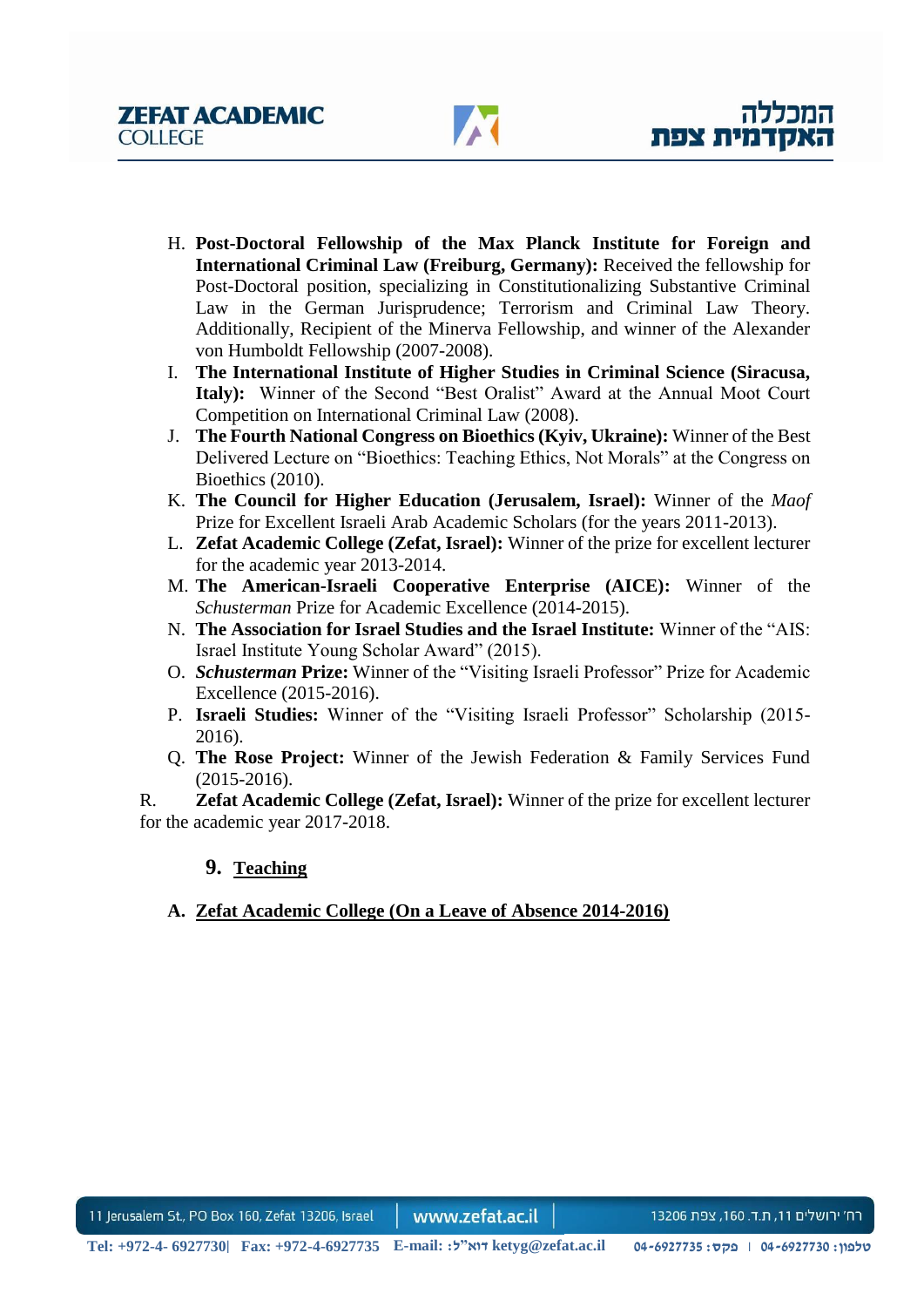

| Course                 | <b>Duration</b> | <b>Units</b>   | Nature of the       | <b>Degree</b> |
|------------------------|-----------------|----------------|---------------------|---------------|
|                        |                 |                | Course              |               |
| Constitutional         | 2008-Current    | 6              | Mandatory-          | LL.B.         |
| Law                    |                 |                | Annual              |               |
| Penal Law              | 2008-2014       | 5              | Mandatory-          | LL.B.         |
|                        |                 |                | Annual              |               |
| International          | 2009-Current    | $\overline{2}$ | Mandatory           | LL.B.         |
| Criminal Law           |                 |                | $2018$ ,<br>(until) |               |
|                        |                 |                | Elective (since     |               |
|                        |                 |                | $2019$ )-           |               |
|                        |                 |                | Semester            |               |
| Criminal Law of        | 2009-2010       | $\overline{2}$ | Mandatory-          | LL.B.         |
| Procedures             |                 |                | Semester            |               |
| Rights<br>Human        | 2011-2012       | $\overline{2}$ | Elective-           | LL.B.         |
| and<br><b>Fighting</b> |                 |                | Semester            |               |
| Terrorism              |                 |                |                     |               |
| Human Rights           | 2011-2014       | $\overline{2}$ | Seminar-            | LL.B.         |
|                        |                 |                | Semester            |               |
| The Annual Moot        | 2011-2014,      | $\overline{2}$ | Seminar-            | LL.B.         |
| Court                  | 2019-Current    |                | Semester            |               |
| The Clinic on the      | 2013-Current    | $\overline{4}$ | Legal Clinic-       | LL.B.         |
| Rights<br>of           |                 |                | Annual              |               |
| <b>Suspects</b><br>and |                 |                |                     |               |
| Defendants<br>in       |                 |                |                     |               |
| <b>Criminal Trials</b> |                 |                |                     |               |
| Elective Issues on     | 2016-Current    | $\overline{2}$ | Elective-           | LL.B.         |
| International          |                 |                | Semester            |               |
| Criminal Law           |                 |                |                     |               |
| Philosophical and      | 2016-Current    | $\overline{2}$ | Elective-           | LL.B.         |
| Comparative            |                 |                | Semester            |               |
| Aspects<br>on          |                 |                |                     |               |
| Freedom<br>of          |                 |                |                     |               |
| Speech                 |                 |                |                     |               |
| Dilemmas<br>in         | 2016-Current    | $\overline{2}$ | Seminar-            | LL.B.         |
| Criminal Law           |                 |                | Semester            |               |
| Constitutionalism      | 2016-Current    | $\overline{2}$ | Seminar-            | LL.B.         |
| without<br>a           |                 |                | Semester            |               |
| Constitution           |                 |                |                     |               |

www.zefat.ac.il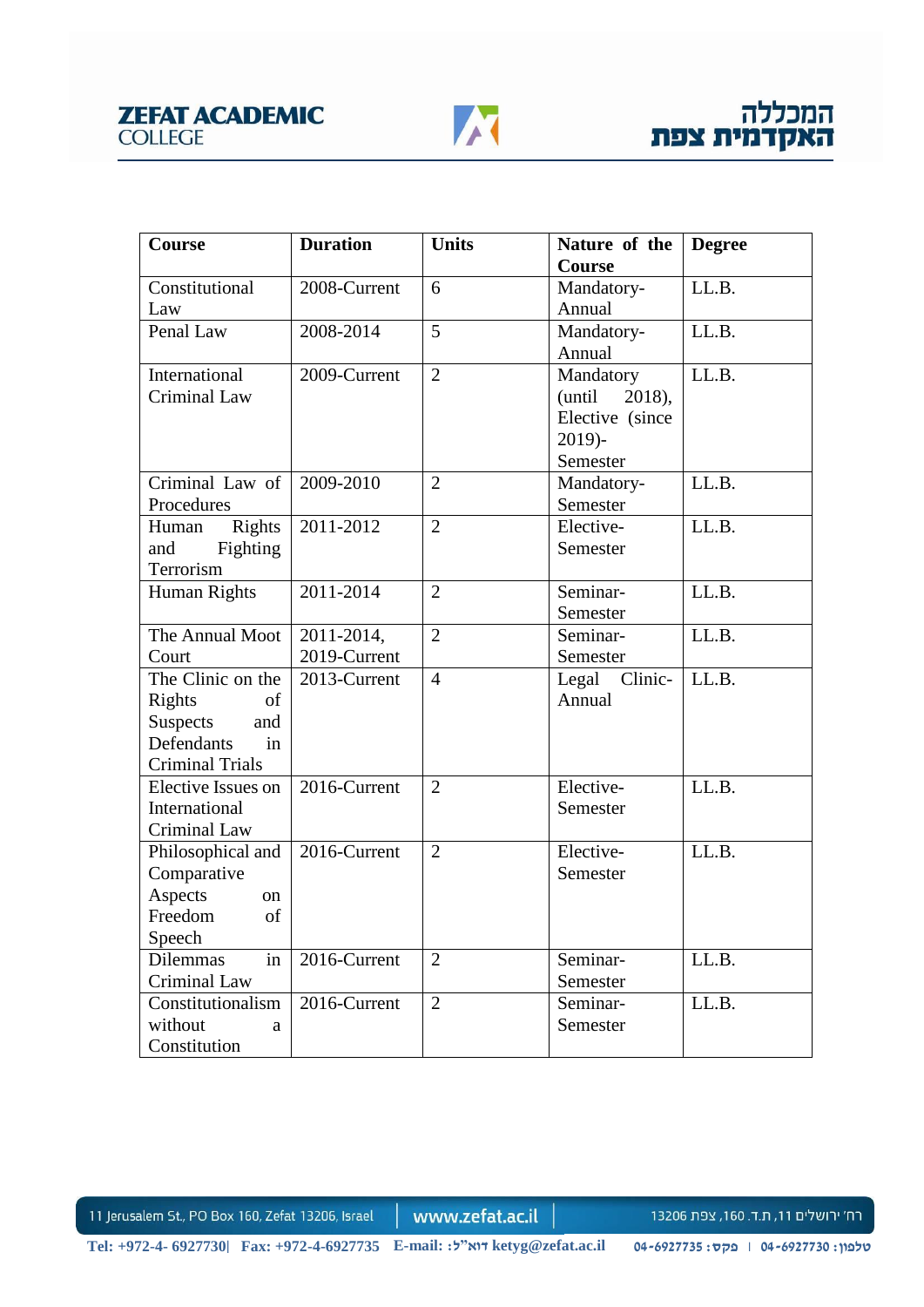

# **B. Tel-Aviv University**

| <b>Course</b> | <b>Duration</b> | <b>Units</b> | Nature of the Degree |       |
|---------------|-----------------|--------------|----------------------|-------|
|               |                 |              | <b>Course</b>        |       |
| Torture       | 2012-2013       |              | Elective-            | LL.B. |
|               |                 |              | Semester             |       |
| International | 2013-2014       |              | Elective-            | LL.M. |
| Criminal Law  | 2017-2018       |              | Semester             |       |

# **C. Carmel Academic Center**

| <b>Course</b>    | <b>Duration</b> | <b>Units</b>   | Nature of the | <b>Degree</b> |
|------------------|-----------------|----------------|---------------|---------------|
|                  |                 |                | <b>Course</b> |               |
| Human Rights,    | 2011            | 4              | Seminar-      | LL.B.         |
| Penal Law, and   |                 |                | Semester      |               |
| the Laws of      |                 |                |               |               |
| War<br>the<br>in |                 |                |               |               |
| Modern Era       |                 |                |               |               |
| Human Rights     | 2012            | $\overline{4}$ | Elective-     | LL.B.         |
| in<br>Armed      |                 |                | Semester      |               |
| Conflicts in the |                 |                |               |               |
| Modern Era       |                 |                |               |               |

# **D. Sakhnin College for Pedagogical Training**

| Course                            | <b>Duration</b> | <b>Units</b> | Nature of the Degree<br><b>Course</b> |                                 |
|-----------------------------------|-----------------|--------------|---------------------------------------|---------------------------------|
| Legal Issues in $\vert$ 2011-2014 |                 |              | Elective-                             | <b>Masters</b><br><sub>in</sub> |
| <b>Education</b>                  |                 |              | Annual                                | Education<br>and                |
|                                   |                 |              |                                       | Management                      |

11 Jerusalem St., PO Box 160, Zefat 13206, Israel

www.zefat.ac.il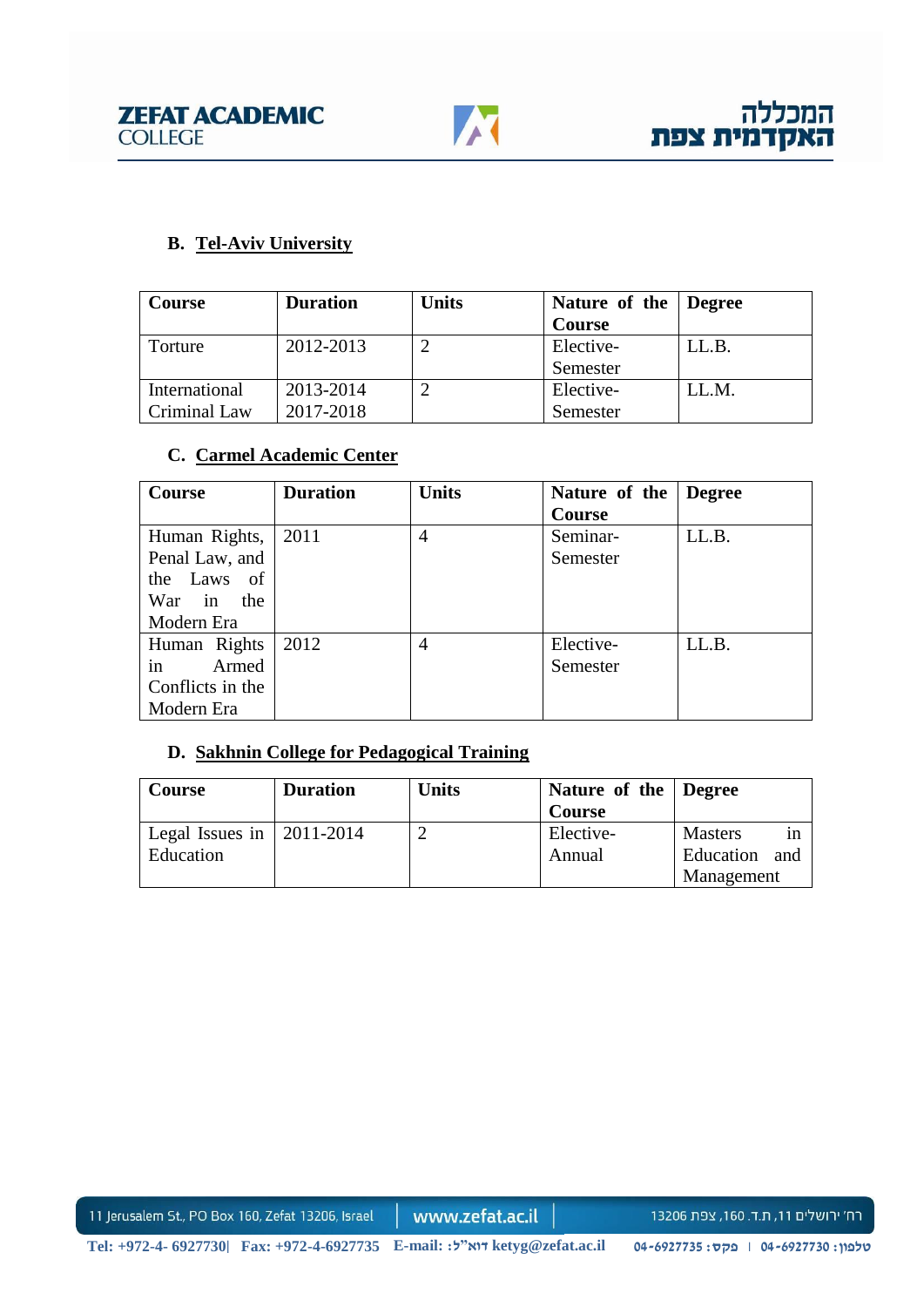



## **E. University of California at Irvine**

| Course                         | <b>Duration</b> | <b>Units</b>   | Nature of the | <b>Degree</b>   |
|--------------------------------|-----------------|----------------|---------------|-----------------|
|                                |                 |                | <b>Course</b> |                 |
| Islam, Terror, and             | 2014-2015       | $\overline{4}$ | Elective-     | Undergraduates: |
| Western<br>the                 |                 |                | Semester      | Political       |
| <b>Notion</b><br><sub>on</sub> |                 |                |               | Science<br>and  |
| Democracy                      |                 |                |               | International   |
|                                |                 |                |               | Relations       |
| Israel – Jewish                | 2014-2016       | 4              | Elective-     | Undergraduates: |
| and Democratic                 |                 |                | Semester      | Political       |
| <b>Between</b><br>State:       |                 |                |               | Science<br>and  |
| Conflict<br>and                |                 |                |               | International   |
| Reconciliation                 |                 |                |               | Relations       |
| International                  | 2014-2016       | 4              | Elective-     | Undergraduates: |
| Criminal Law                   |                 |                | Semester      | Political       |
|                                |                 |                |               | Science<br>and  |
|                                |                 |                |               | International   |
|                                |                 |                |               | Relations       |
| <b>Israel</b>                  | 2014-2016       | $\overline{4}$ | Elective-     | Undergraduates: |
| Constitutionalism              |                 |                | Semester      | Political       |
| Human<br>and                   |                 |                |               | Science<br>and  |
| <b>Rights: Marching</b>        |                 |                |               | International   |
| without<br>a                   |                 |                |               | Relations       |
| Constitution                   |                 |                |               |                 |

### **PUBLICATIONS**

## **A. Ph.D. Dissertation**

**Title:** "*The Meaning of Criminal Law*: Three Tenets on American & Comparative Constitutional Aspects of Substantive Criminal Law".

**Date:** 2007.

**Number of Pages:** 250.

**Language:** English.

**Institute:** Columbia University, School of Law.

**Supervisor:** Prof. George P. Fletcher.

**Committee Members:** Prof. Michael Dorf, Prof. Mordechai Kremnitzer, and Prof. Gillian Metzger.

**Publication:** The dissertation was published as a book "The Meaning of Criminal Law" (VDM Verlag Dr. Müller e.K., Germany, 2008).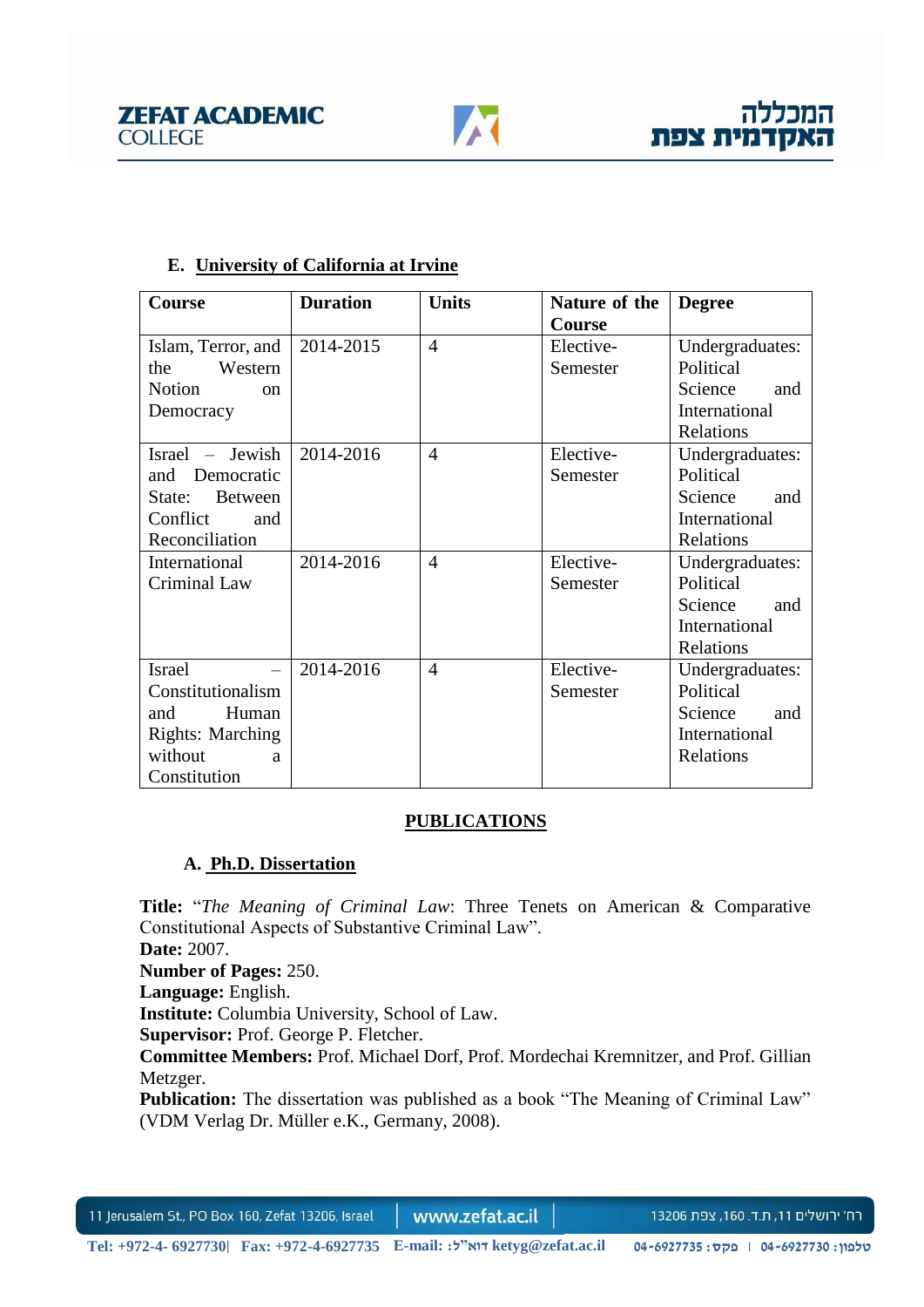



## **B. Scientific Books (Refereed)**

### **1. Authored Books – Published**

#### **(a) Books Published before Promotion to Assistant Professor (Senior Lecturer) Position:**

(1) "The Meaning of Criminal Law" (VDM Verlag Dr. Müller e.K., Germany, 2008) (English) [237 pages].

## **2. Edited Books – Published**

- **(a) Books Published after Promotion to Assistant Professor (Senior Lecturer) Position:**
- (1) "Amnon Carmi, *Health and Law*" (2nd ed., Nevo Publication, Israel, 2013) (Hebrew) [1890 pages].

### **3. Translated Books – Published**

### **(a) Books Published after Promotion to Associate Professor Position:**

(1) "*George P. Fletcher, Basic Concepts on Criminal Law*" (Ephraim Heiliczer & Mordechai Kremnitzer eds., The Bar Association – Law Books Publishing House, 2018) (Hebrew) [362 pages].

### **C. Other Scientific Publications:**

- **1. Publication before Promotion to Assistant Professor (Senior Lecturer) Position:**
- (a) "Revisiting *Plessy* & *Brown*: Why "Separate but Equal" Cannot Be Equal" (The Munk Centre for International Studies, University of Toronto, Canada, 2007) (English) [27 pages].

## **2. Publication after Promotion to Assistant Professor (Senior Lecturer) Position:**

- (a) "Medical Law in Israel" (Aspen Publishers, Inc., Wolters Kluwer Law & Business, the Netherlands, suppl. 62, 2010) (together with Prof. Amnon Carmi as First Author) (English) [180 pages].
- (b) "Medical Law in Israel" (Aspen Publishers, Inc., Wolters Kluwer Law & Business, the Netherlands, suppl. 84, 2014) (English) [184 pages] [an updated version of a previous co-authored publication in 2010; however, this time as the only author].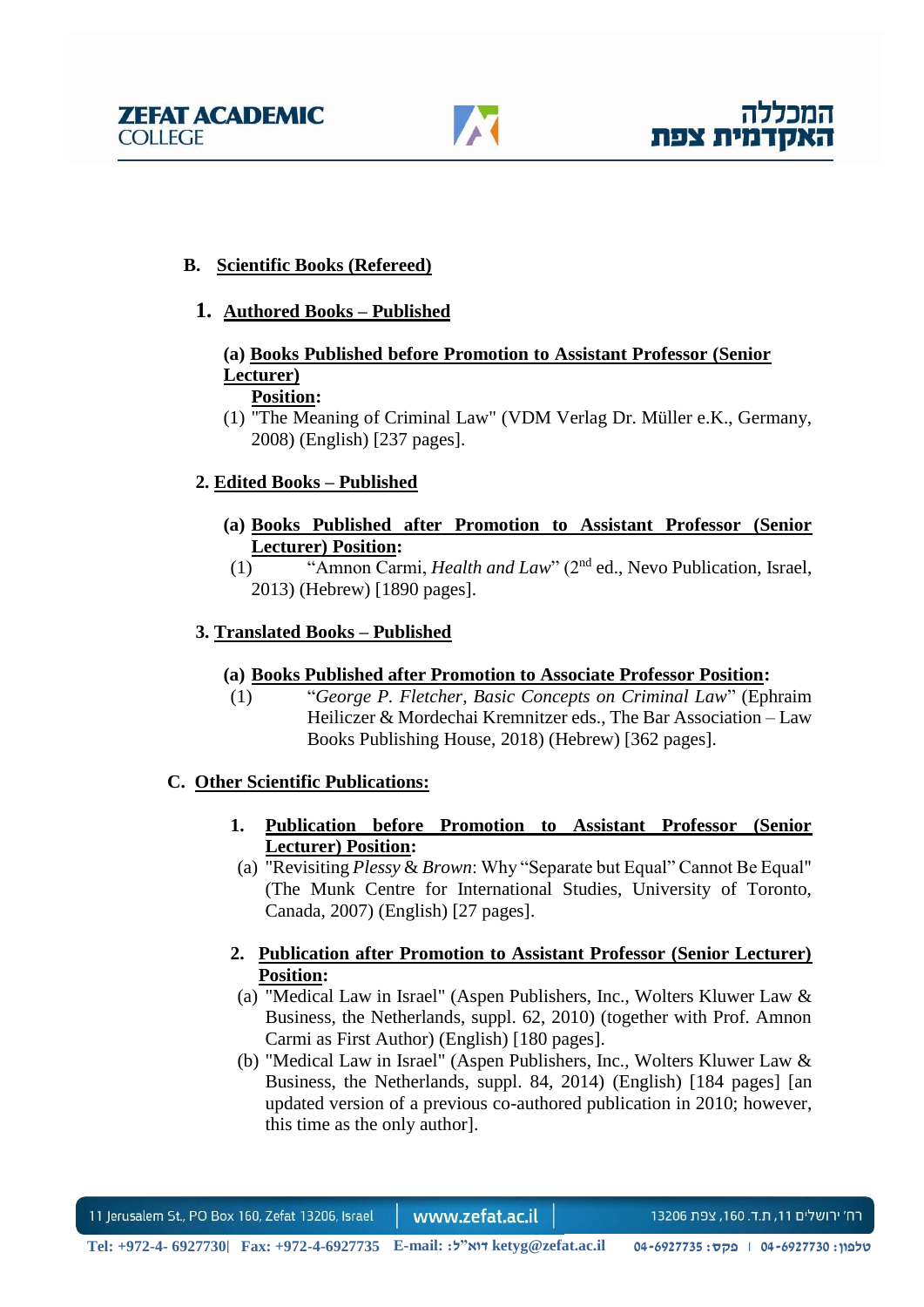

(c) "Medical Law in Israel" (Aspen Publishers, Inc., Wolters Kluwer Law & Business, suppl. 91, 2016) (English) [182 pages] [an updated version of a previous publication in 2014].

## **3. Publication after Promotion to Associate Professor Position:**

(a) "Medical Law in Israel" (Aspen Publishers, Inc., Wolters Kluwer Law & Business, 2018) (English) [183 pages] [an updated version of a previous publication in 2016].

# **D. Articles in Refereed Journals**

- **1. Publication before Promotion to Assistant Professor (Senior Lecturer) Position:**
- (1) "Book Review: EU Human Rights Policies: A Study in Irony. By Andrew Williams (Oxford, Oxford University Press, 2004) Pp. 250" 11(2) *Columbia Journal of European Law* 461 (2005) (English) [4 pages].
- (2) *""Did God say, 'You shall not eat of any tree of the garden'?"*: Rethinking the "Fruits of the Poisonous Tree" in Israeli Constitutional Law" (2005) *Oxford University Comparative Law Forum* 4 at http://ouclf.iuscomp.org/articles/wattad.shtml. (English) [34 pages].
- (3) "Is Terrorism a Crime or an Aggravating Factor in Sentencing?" 4(5) *Oxford Journal of International Criminal Justice* 1017 (2006) (English) [14 pages].
- (4) "Resurrecting *"Romantics at War"*: International Self-Defense in the Shadow of the Law of War – Where are the Borders?" 13(1) *ILSA Journal of International & Comparative Law* 205 (2006) (English) [17 pages].
- (5) "Revisiting *Plessy & Brown* 'Dignity' A Recipe for Humiliation: Why 'Separate but Equal' Cannot Be Equal? A Theory of Legal Thinking" 47(2) *The Indian Journal of International Law* 177 (2007) [23 pages].
- (6) "*The Meaning of Guilt*: Rethinking *Apprendi*" 33(2) *New England Journal on Criminal & Civil Confinement* 501 (2007) (English) [50 pages].
- (7) "Israeli Arabs: Between the Nation and the State" 6(2) *Indigenous Law Journal* 179 (2007) [14 pages].
- (8) "The Torturing Debate on Torture" 29 *Northern Illinois University Law Review* 1 (2008) [was published as the "leading article"] (English) [49 pages].
- (9) "*The Rome Statute & Captain Planet*: What Lies Between 'Crimes against Humanity' and the 'Natural Environment?'" XIX *Fordham Environmental Law Review* 875 (2008) (English) [21 pages].
- (10) "*The Meaning of Wrongdoing*  A Crime of Disrespecting the Flag: Grounds for Preserving 'National Unity'?" 10 *San Diego International Law Journal* 5 (2008) [was published as the "leading article"] (English) [58 pages].
- **2. Publication after Promotion to Assistant Professor (Senior Lecturer) Position:**

11 Jerusalem St., PO Box 160, Zefat 13206, Israel www.zefat.ac.il רח׳ ירושלים 11, ת.ד. 160, צפת 13206 **Tel: +972-4- 6927730| Fax: +972-4-6927735 E-mail: :ל"דוא ketyg@zefat.ac.il 04-6927735 :פקס | 04-6927730 :טלפון**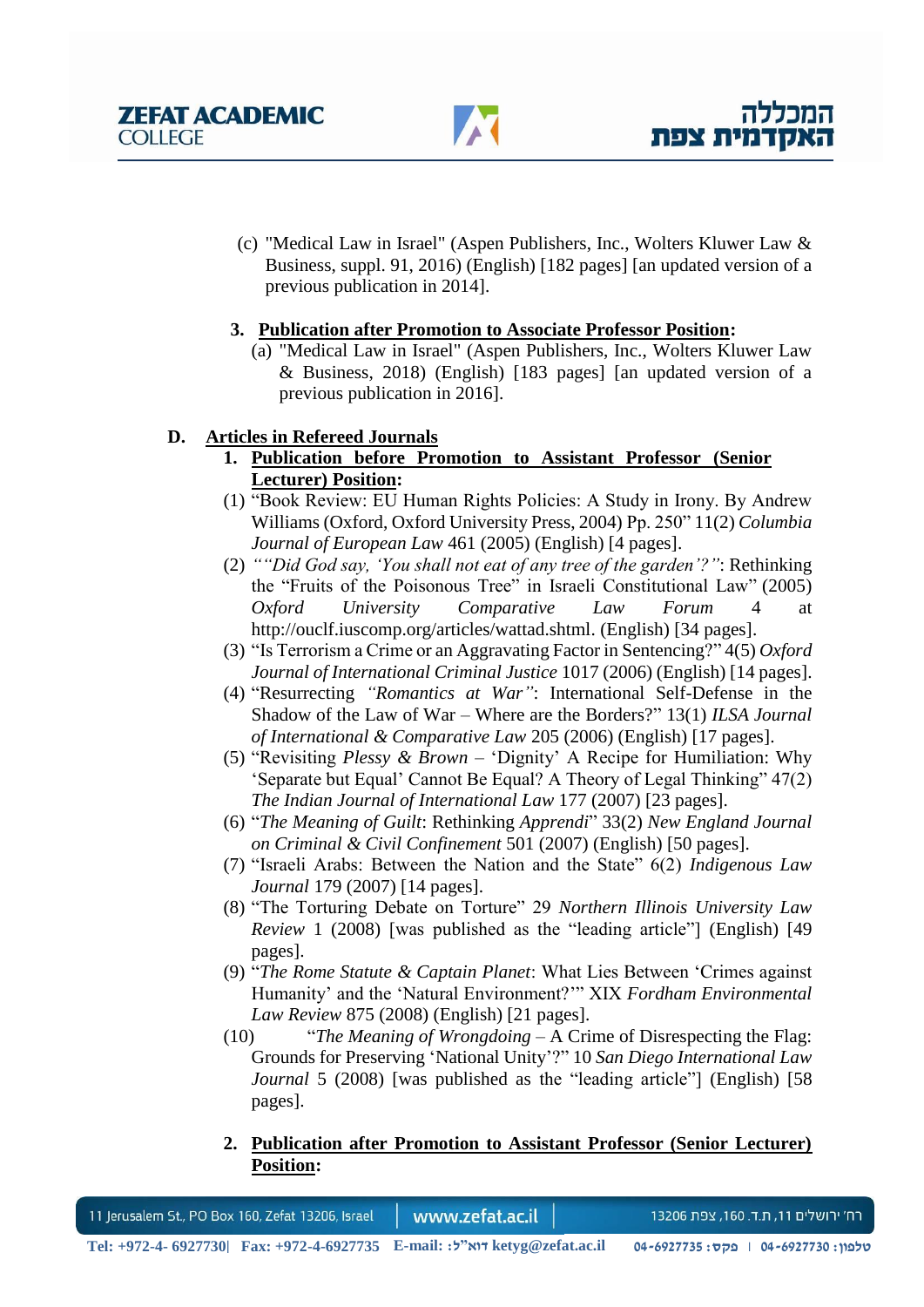- (1) "The Constitutionalist Funeral of the American Death Penalty" 7-8 *Journal of International Crime and History* 115 (2009) (English) [36 pages].
- (2) "Islam, Terrorism, and Modern Liberal Societies" 3(2) *NUJS Law Review* 143 (2010) (English) [16 pages].
- (3) "Reflections on International Medical Law" 30(4) *the International Journal 'Medicine and Law'* 449 (2011) (Mohammed S. Wattad & Radmyla Yu. Hrevtsova) (English) [First Author; was published as the "leading article"] [12 pages].
- (4) "I Believe: Israeli Arabs Lots in a Sea of Identities" 2(1) *Beijing Law Review* 1 (2011) (English) [7 pages].
- (5) "John Hart Ely: An Influential Constitutional Scholar Protecting "Flag Desecration" Under the First Amendment" 17 *Barry Law Review* 163 (2012) (English) [was published as the "leading article"] [15 pages].
- (6) "The Social Protected Interest by the Fraud Offence", **in** Aharon Barak, Ron Sokol, and Law and Business Law Review *eds.*, *Or Book: For the Honor of Justice Theodor Or* 529 (Nevo Publication, Israel, 2013) (Hebrew) [39 pages].
- (7) "The Twilight Zone Guidelines for the Characteristics of the Solicitor and the Perpetrator by Means of Another" 2(1) *Journal of Law and Criminal Justice* 167 (2014) (English) [29 pages].
- (8) "Against Holocaust Denial: Between Criminality and Immorality" 5(2) *Philosophy Study Journal* 63 (2015) (English) [was published as the "leading article"] [7 pages].
- (9) "When Freedom of Expression Says 'No': The Case against Academic Boycott" 171 *Telos Journal* 76 (2015) (English) [17 pages].
- (10) "Israel's Laws on Referendum A Tale of Unconstitutional Legal Structure" 27(2) *Florida Journal of International Law* 213 (2015) (English) [48 pages].
- (11) "From Rome to Nuremberg with Romanticism: On Terrorism" 38(3) *Houston Journal of International Law* 689 (2016) (English) [was published as the "leading article"] [25 pages].
- (12) "Natural Person, Legal Entities, and Corporate Criminal Liability under the Rome Statute" 20(2) *UCLA Journal of International Law & Foreign Affairs* 391 (2016) (English) [34 pages].
- (13) "Elaborating on the Hong Kong's Experience: Parties to the Crime and the Need to Distinguish between the Solicitor and the Perpetrator by Means of Another" 5 *City University Law Review* 29 (2016) (English) [27 pages].

### **3. Publication after Promotion to Associate Professor Position:**

(a) "Reconsidering the Grounds and the Causing Conditions for the Necessity Defence: Between Justification and Excuse – A Comprehensive Study"

| 11 Jerusalem St., PO Box 160, Zefat 13206, Israel                                                  | www.zefat.ac.il | רח׳ ירושלים 11, ת.ד. 160, צפת 13206 |
|----------------------------------------------------------------------------------------------------|-----------------|-------------------------------------|
| Tel: +972-4- 6927730 Fax: +972-4-6927735 E-mail: לאוייל: https: +972-4-6927730 Fax: +972-4-6927735 |                 | טלפון: 04-6927730 ∣ פקס: 04-6927735 |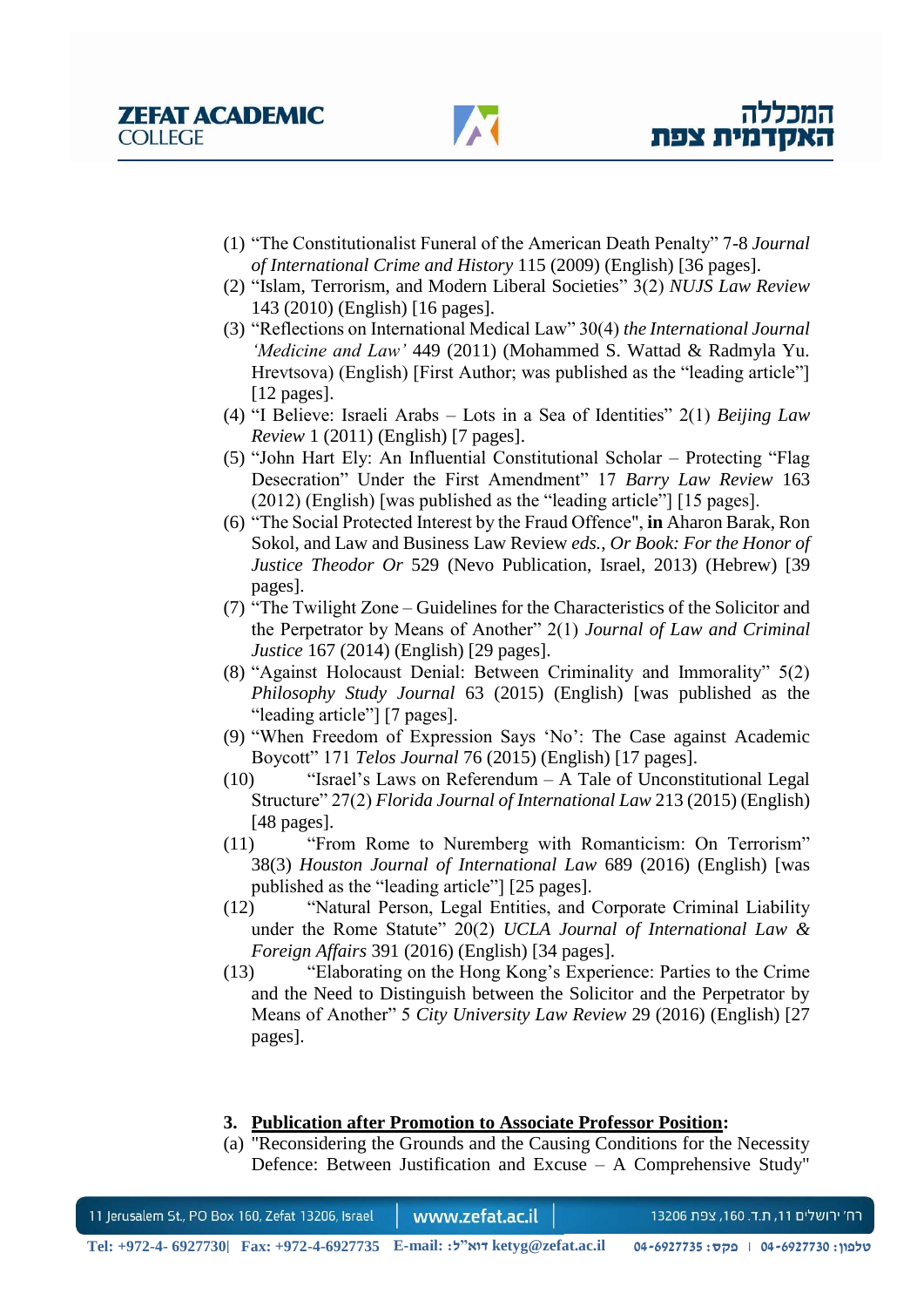(Khalid Ghanayim & Mohammed S. Wattad) 86(1) *UMKC Law Review* 111 (2017) (English) [36 pages].

- (b) Khalid Ghanayim & Mohammed S. Wattad, "Dignifying the *Dadson Principle*: Towards a New Approach" 22(3) *the Canadian Criminal Law Review* 239 (2017) (English) [34 pages].
- (c) Mohammed S. Wattad, "Israel at 70: The Rule of Law and the Judiciary" 23(3) *Israel Studies Journal* 172 (2018) (English) [8 pages].
- (d) Raphael Cohen-Almagor & Mohammed S. Wattad, "The Legal Status of Israeli-Arabs/Palestinians in Israel" (Forthcoming, *GNLU Law & Society Review*, 2018) (English) [app. 30 pages].

## **E. Articles or Chapters in Scientific Books**

- **1. Publication before Promotion to Assistant Professor (Senior Lecturer) Position:**
	- (a) "*The Eminent Figures in the State of Israel*", **in** Camille Mansour (ed.) *Israel: A General Survey* 761 (The Institute for Palestinian Studies, Beirut, 2004) (Arabic) [41 pages].
- **2. Publication after Promotion to Assistant Professor (Senior Lecturer) Position:**
	- A. "*A Vision of Citizenship*: Arabs in a Jewish & Democratic State", **in** Manoj Kumar Sinha (ed.) *Globalisation, Human Rights and Development* 185 (System Law International, New Delhi, India, 2009) (English) [34 pages].
	- B. "*Fighting Terrorism with Restrained Hands*", **in** Manoj Kumar Sinha (ed.) *Human Rights and International Humanitarian Law* 221 (Manak Publications, New Delhi, India, 2010) (English) [18 pages].

## **3. Publication after Promotion to Associate Professor Position**

- (a) Menachem Hofnung & Mohammed S. Wattad, "The Judicial Branch in Israel", **in** *The Oxford Handbook of Politics and Society in Israel* 1 (Reuven Hazan, Menachem Hofnung, Gideon Rahat, and Alan Dowty *eds.*, Oxford University Press, 2018) (English).
- (b) Mohammed S. Wattad, "Reconstructing the Foundations of the State of Israel" (Forthcoming, Wayne State University Press, Spring 2018) (English) [app. 19 pages].
- (c) Mohammed S. Wattad, "Judicial Diplomacy: The Israeli Version of the Ripeness Doctrine" (Forthcoming, Yaakov Neeman Book, 2019) (Hebrew) [app. 26 pages].

### **F. Other Publications**

**1. Publication before Promotion to Assistant Professor (Senior Lecturer) Position:**

| 11 Jerusalem St., PO Box 160, Zefat 13206, Israel |  | www.zefat.ac.il                                                           | רח׳ ירושלים 11, ת.ד. 160, צפת 13206 |
|---------------------------------------------------|--|---------------------------------------------------------------------------|-------------------------------------|
|                                                   |  | Tel: +972-4- 6927730 Fax: +972-4-6927735 E-mail: אוא"ל: httpg@zefat.ac.il | טלפון: 04-6927730 ∣ פקס: 04-6927735 |